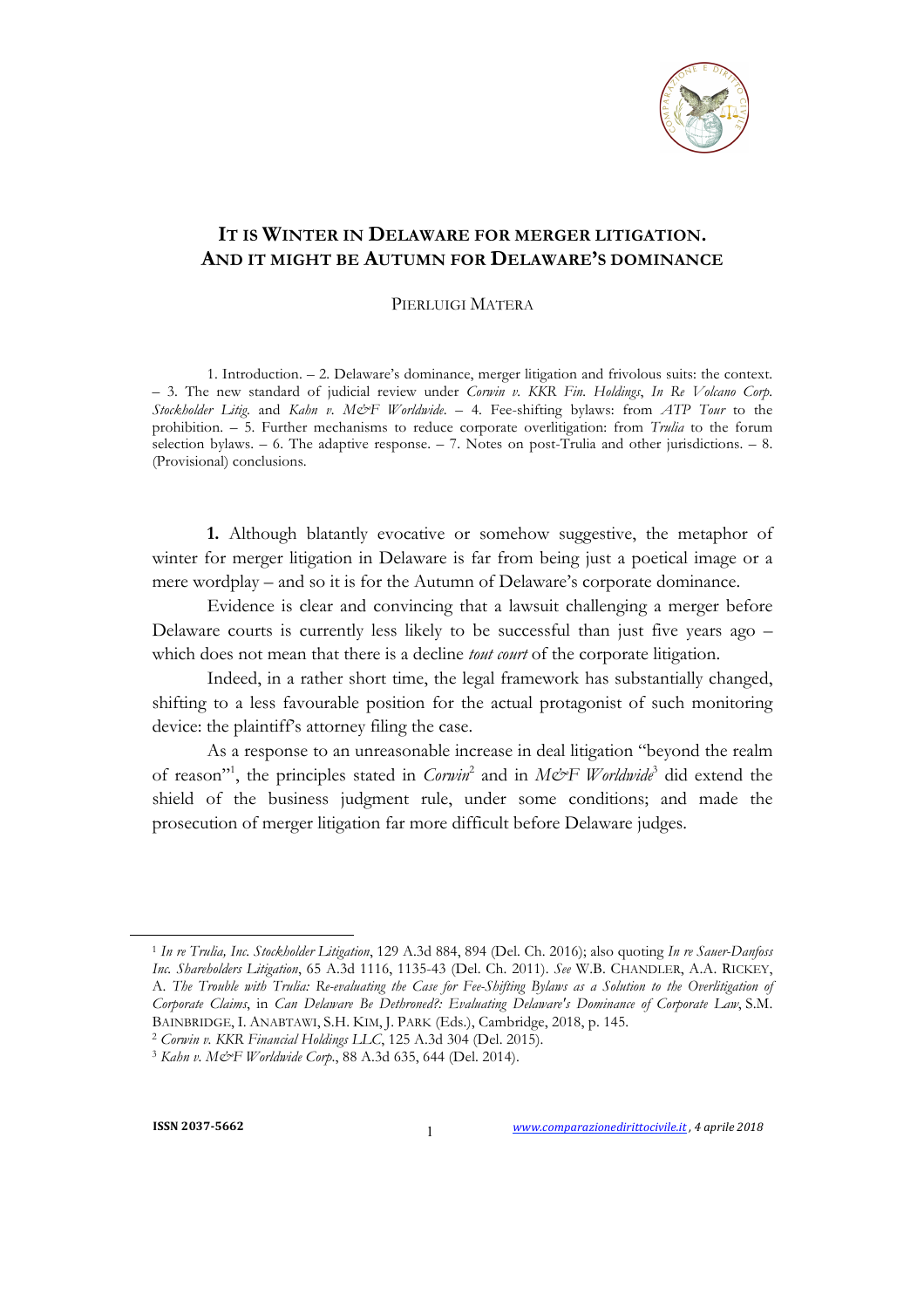

In addition, with *Trulia<sup>4</sup>*, Delaware Chancery Court changed its standard on settlement countenance, proclaiming it would have no longer validated disclosureonly settlements, without a careful scrutiny on actual shareholders' benefits.

But whilst the result of a decrease, if not the complete eradication, of frivolous litigation is obviously desirable, some doubts have arisen about the actual outcome of this combination of new rules; and about the collateral effect of this shift not only in terms of the efficiency (if ever) of the classical mechanism of private enforcement but also in terms of corporate governance and, ultimately, of Delaware's role in American corporate law.

For some of these unwelcome effects, Delaware legislation has even been amended, enacting a provision unequivocally authorising forum selection bylaws – which companies have then massively adopted.

However, again, litigation dynamics have proved to be highly adaptive; and more than a strategy has been conceived to circumvent the rule and get around it. Given the entrepreneurial nature of corporate litigation, an adaptive response was somehow expected. But the extent and the consequence could be surprising; and some wounds appear to be somehow self-inflicted<sup>5</sup>.

That is to say that the issue seems to be going well beyond the traditional Delaware's dilemma in maintaining a balance between efficient management and shareholders' protection.

**2.** The debate on Delaware's dominance has been going on for some years in a lively way; and so has been the alert on its decline.

For over a century, Delaware has dominated the corporate charter competition: half of all public companies are incorporated here; and 1209 North Orange Street in Wilmington, Delaware, has become an iconic address in

<sup>4</sup> *In re Trulia, Inc. Stockholder Litigation*, cit.

<sup>5</sup> S.M. BAINBRIDGE, *Fee-Shifting: Delaware's Self-Inflicted Wound*, in *Del. J. Corp*., 2016, Vol. 40, p. 851 refers to the reversal of *ATP Tour, Inc. v. Deutscher Tennis Bund*, 91 A.3d 554 (Del. 2014) as a "selfinflicted wound" that "threatens to undermine Delaware's profitable position as the leading state of incorporation"; but the formula might be more broadly suitable to the whole described framework.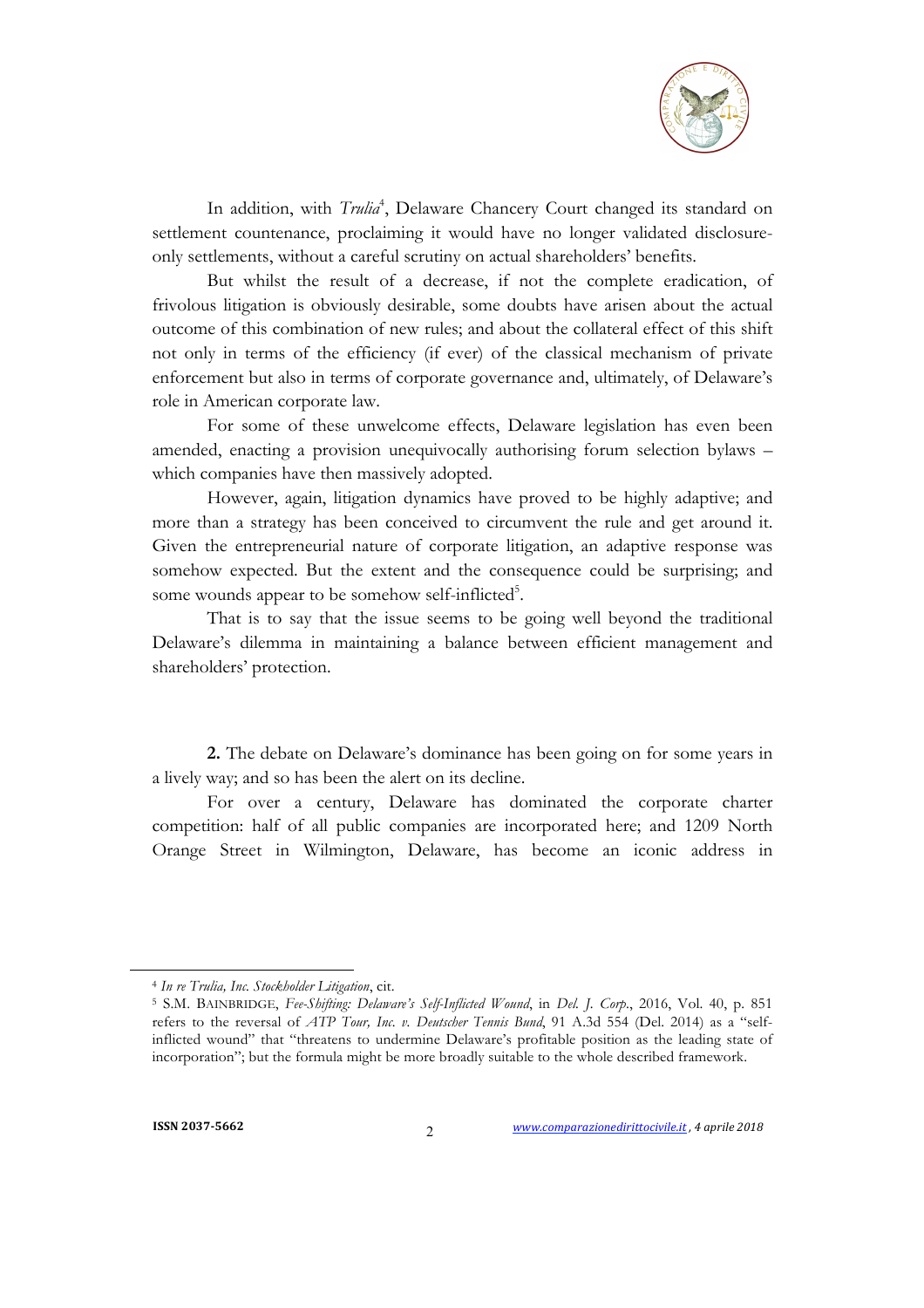

contemporary society, a site of American power rivalling even 1600 Pennsylvania Avenue NW, Washington D.C<sup>6</sup>.

Some commentators have argued states' competition for incorporations is nothing more than an illusion, almost a myth, as no state is – or at least was until some years ago – engaged in substantial efforts to attract incorporations of public companies and to challenge Delaware's dominance on charters' market<sup>7</sup>.

Such prominence depends primarily and relies largely upon Delaware's courts and their expertise on the matter: a specialisation developed over years, with no equals in other jurisdiction<sup>8</sup>.

Yet, it now faces a menace that might erase this traditional competitive advantage.

Indeed, a famous study, published at the end of 2012, was already wondering whether Delaware were losing its cases – brilliantly remarking the reasons for such trend<sup>9</sup>. But, as said, in the last five years, the mentioned decisions on merger litigations and some controversial amendments to the Delaware General Corporation Law have brought the question back up again in a more urgent way.

It is not a casualty that the new warning signs are coming just from case law involving large M&A and leveraged buyout transactions. It is well known the pivotal role played by private enforcement in the American corporate governance pattern; and it is equally known that merger litigation is a significant, essential part of corporate litigation. Moreover, in the context of a public company, mergers' private litigation is the main mechanism for challenging the price, fairness or disclosure, as SEC enforcement actions have traditionally been limited to some particular kind of transactions, such as reverse mergers $^{10}$ .

<sup>6</sup> *See* L.M. LOPUCKI, *Delaware's Fall: The Arbitration Bylaws Scenario*, in *Can Delaware Be Dethroned?*, cit., pp. 35-56; and *ibid*., C. ELSON, *Why Delaware Must Retain Its Corporate Dominance and Why It May Not*., pp. 225-237.

<sup>7</sup> M. KAHAN, E. KAMAR, *The Myth of State Competition in Corporate Law*, in *Stan. Law Rev.*, 2002, Vol. 55, p. 684.

<sup>8</sup> *See* B.S. BLACK, *Is Corporate Law Trivial?: A Political and Economic Analysis*, in *NW. U. Law Rev*., 1990, Vol. 84, partic. p. 589.

<sup>9</sup> J.A. ARMOUR, B. BLACK, B. CHEFFINS, *Is Delaware Losing its cases?*, in *Jour. Emp. Leg. St.*, 2012, Vol. 9, I. 4, pp. 605-656. Recently, *see* R.B. THOMPSON *Delaware's Dominance: A Peculiar Illustration of American Federalism*, in *Can Delaware Be Dethroned?*, cit., pp. 57-77.<br><sup>10</sup> And even in such cases, the actions are typically addressed to disclosure issues. M.D. CAIN, J.E.

FISCH, S.D. SOLOMON, S.T. RANDALL, *The Shifting Tides of Merger Litigation*, (December 4, 2017), in *Vanderbilt Law Review*, 2018 forthcoming; *U. of Penn., Inst. for Law & Econ Research Paper* No. 17-6; UC *Berkeley Public Law Research Paper* No. 2922121; *Vanderbilt Law Research Paper* No. 17-19; E*uropean*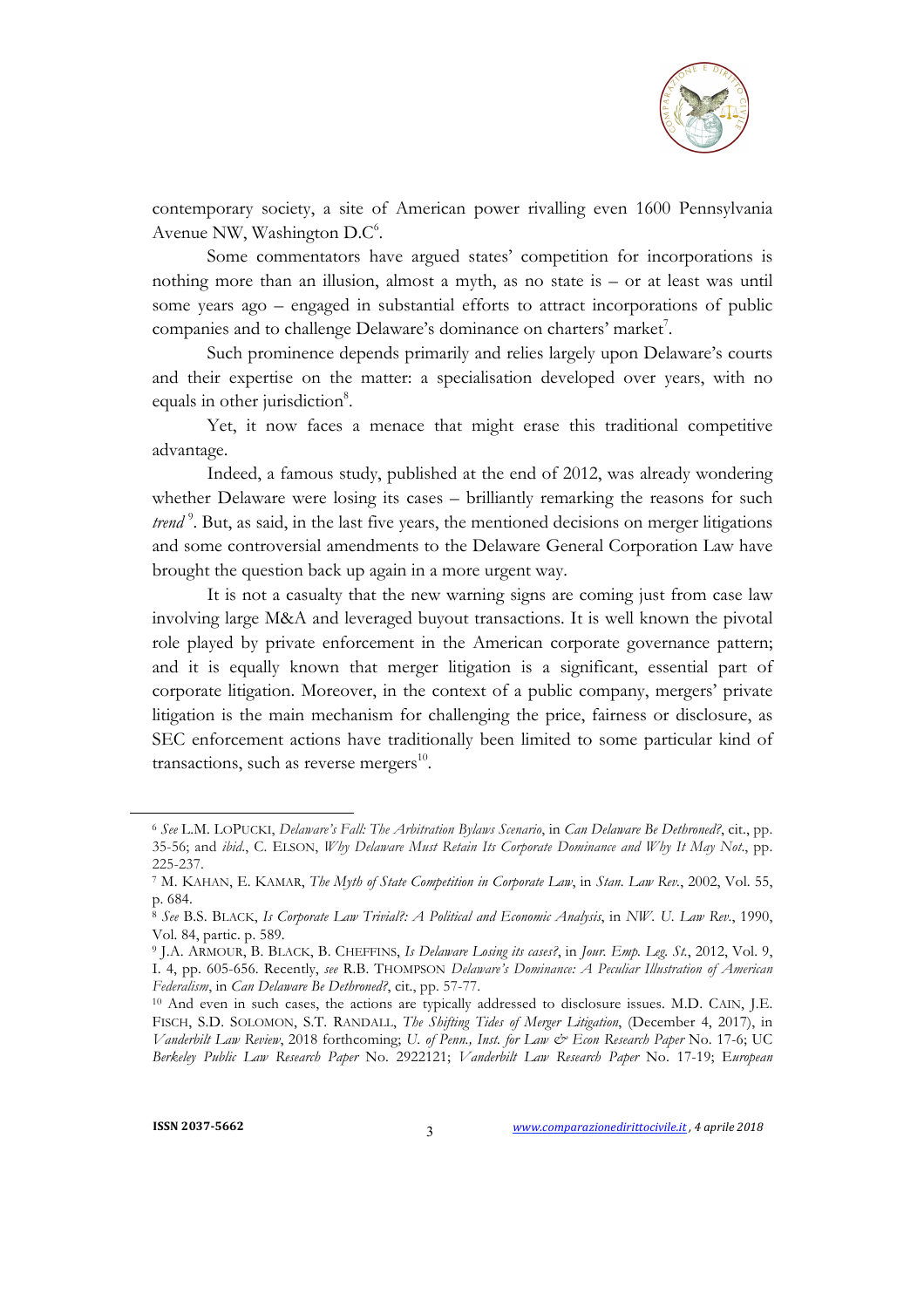

Being the core of corporate litigation, it is not a surprise that case law on the matter is also particularly sensitive and perceptive to trends and issues.

And an issue is, beyond a shadow of a doubt, the extraordinarily high litigation rate recorded. As the Court noted in *Trulia* case, "in just the past decade, the percentage of transactions of \$100 million or more that have triggered stockholder litigation in [Delaware] has more than doubled, from 39.3% in 2005 to a peak of 94.9% in 2014<sup>",11</sup>.

Over 96% of publicly-announced mergers have attracted at least a lawsuit – often more than one and in multiple jurisdictions<sup>12</sup>; so that some critics have referred to the phenomenon as an actual "merger tax" more than a monitoring device, because, as mentioned, these lawsuits are rarely able to derail the transaction and are mostly settled for supplemental disclosures and for the provision of highlyremunerative fees for the plaintiff's counsel $^{13}$ .

Needless to say that the possible lack of material benefit to shareholders has not only fostered the criticism but has also frustrated any deterring function of the enforcement pattern, making such number of cases unbearable for the system.

In other terms, the perception that levels of merger litigation were unreasonable and the conclusion that a substantial proportion of these cases were not providing value reclaimed a response: it requested "corporate constituents" to raise the bar and to make it more difficult for plaintiffs to win a lawsuit challenging a merger and more difficult for their attorneys to collect a fee award.

And if not by the fee-shifting bylaws of *ATP Tour v. Deutscher Tennis Bund*<sup>14</sup> – prohibited shortly after the decision on their validity – the reaction has operated through the (imperfect) combination of *Corwin*, M*&F Worldwide*, *Trulia* standards and of the new provisions banning fee-shifting bylaws and permitting the forum selection clauses<sup>15</sup>.

*Corporate Governance Institute - Law Working Paper* No. 375/2017, p. 2, nt. 1, available

<sup>&</sup>lt;sup>11</sup> In re Trulia, Inc. Stockholder Litig., cit., at 892. <sup>12</sup> M.D. CAIN, J.E. FISCH, S.D. SOLOMON, S.T. RANDALL, *op. cit.*, p. 1.

<sup>13</sup> W.B. CHANDLER, A.A. RICKEY, A. *op. cit.*, p. 146 quoting *City Trading Fund v. Nye*, 2015 WL 93894, at 13 (N.Y. Super. Ct. Jan. 7, 2015) – where noted as "the ubiquity and multiplicity of merger lawsuits, colloquially known as a «merger tax», has caused many to view such lawsuits with a certain degree of skepticism"

<sup>&</sup>lt;sup>14</sup> *ATP Tour, Inc. v. Deutscher Tennis Bund*, cit.<br><sup>15</sup> DEL CODE ANN. tit. 8, §§ 102(b)(4), 109(b) (West 2017). Actually, the legislation seems to codify or at least to follow a principle affirmed by Delaware Chancery Court in *Boilermakers Local 154 Ret. Fund v. Chevron Corp.*, 73 A.3d 934 (Del. Ch. 2013) – in which the judges upheld the validity of a board-adopted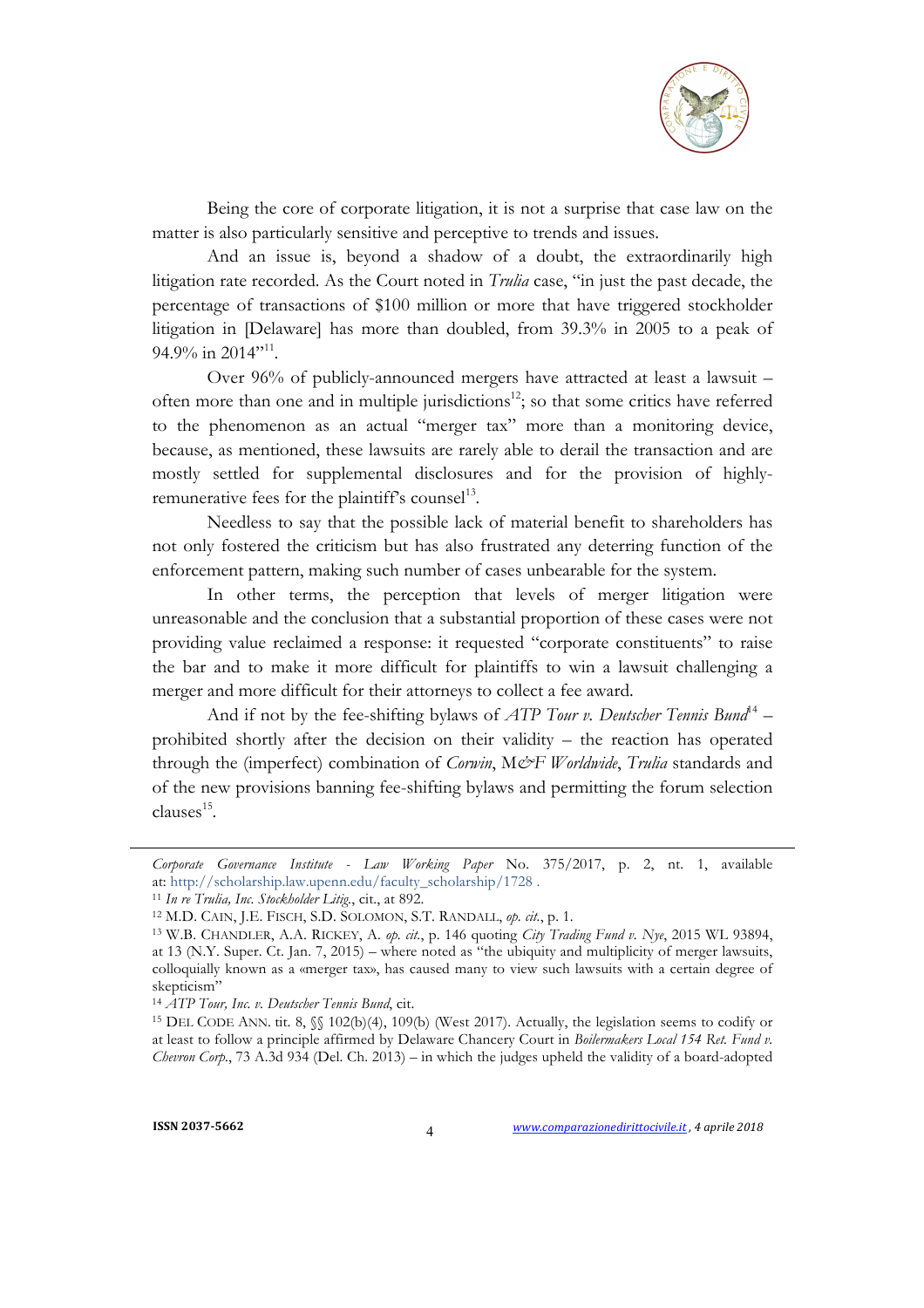

Nevertheless, as anticipated, such reaction appears to be to some extent both excessive and unproductive – or even detrimental for Delaware jurisdiction. But before coming to a conclusion, it is convenient to proceed in an orderly fashion.

**3.** In 2015, confirming a 2014 decision of Chancery Court<sup>16</sup>, the Delaware Supreme Court held, in *Corwin v. KKR Fin. Holdings*, that the business judgment rule is "the appropriate standard of review for a post-closing damages action when a merger that is not subject to the entire fairness standard of review has been approved by a fully-informed, uncoerced majority of the disinterested stockholders"<sup>17</sup>.

In other terms, in these type of transaction, previously operating under the Revlon standard of enhanced business judgment rule<sup>18</sup> (the so-called Revlon-land)<sup>19</sup>, the approval of a fully-informed, uncoerced majority of the disinterested stockholders produces a "cleansing effect" and limits the judicial review to the scrutiny admitted under the business judgment rule. As a consequence, unless proved irrational, the merger will be shielded and the case is unlikely to survive a motion to dismiss.

The reasons behind these findings are somewhat simple. As the Court affirmed "when a transaction is not subject to the entire fairness standard, the longstanding policy of [Delaware] law has been to avoid the uncertainties and costs of judicial second-guessing when the disinterested stockholders have had the free and informed chance to decide on the economic merits of a transaction for themselves". As a matter of fact, "when the real parties in interest — the disinterested equity owners — can easily protect themselves at the ballot box by simply voting no, the

forum selection bylaw. Recently, *see* J.E. FISCH, *Governance by Contract: The Implications for Corporate Bylaws*, (March 8, 2017), in *California Law Review*, 2018 forthcoming; in *Un. Penn., Inst. for Law & Econ. Research Paper* No. 17-13; in *European Corporate Governance Institute - Law Working Paper* No. 350/2017, available at SSRN: https://ssrn.com/abstract=2930529 .

<sup>16</sup> *In re KKR Financial Holdings LLC Shareholder Litigation*, Consol. C.A. No. 9210-CB (Del. Ch. Oct. 14, 2014).

<sup>17</sup> *Corwin v. KKR Financial Holdings LLC*, cit., at 304. *See*, for references, P. MATERA, F.M. SBARBARO, Cleansing effect *and* standard *di* judicial review *nella recente giurisprudenza statunitense*, in *Comp. dir. civ*., 2017, Vol. I, pp. 1-49.

<sup>&</sup>lt;sup>18</sup> Extending the judicial scrutiny from rationality to reasonableness.

<sup>19</sup> The expression is widely used by scholars – in last years, *see* S. M. BAINBRIDGE, *The Geography of*  Revlon*-Land*, in *Ford. Law Rev.*, 2013, Vol. 81, p. 3277 or M. MANESH, *Defined by Dictum: the Geography of*  Revlon*-Land in Cash and Mixed Consideration Transactions*, in *Vill. Law Rev.*, 2014, Vol. 59, n. 1 p. 2 –, although criticised by courts: *see*, *e.g.*, *In re Rural Metro Corp. Shareholders Litigation*, 88 A.3d 54, 84 (Del. Ch. 2014) – but see also *In Omnicare, Inc. v. NCS Healthcare, Inc.*, 818 A.2d 914, 928 (Del. 2003), where it is used by the court itself.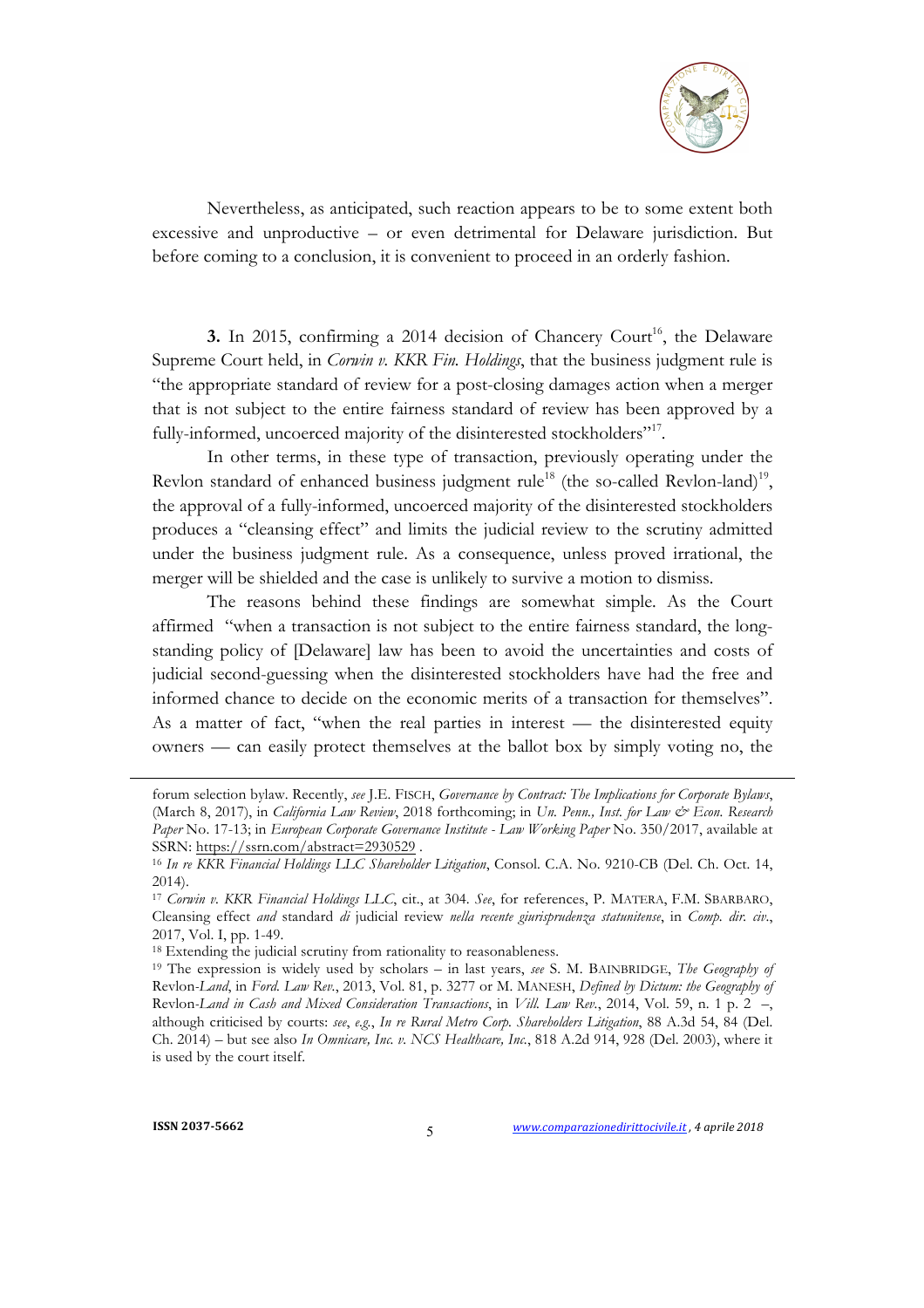

utility of a litigation-intrusive standard of review promises more costs to stockholders in the form of litigation rents and inhibitions on risk-taking than it promises in terms of benefits to them. The reason for that is tied to the core rationale of the business judgment rule, which is that judges are poorly positioned to evaluate the wisdom of business decisions and there is little utility to having them second-guess the determination of impartial decision-makers with more information (in the case of directors) or an actual economic stake in the outcome (in the case of informed, disinterested stockholders)"; that is why in circumstances "where the stockholders have had the voluntary choice to accept or reject a transaction, the business judgment rule standard of review is the presumptively correct one and best facilitates wealth creation through the corporate form"20.

Albeit plainly logical<sup>21</sup>, the decision has to be considered a major change; in expanding the business judgment rule protection to these transactions, it achieved a significant, result shifting the balance of the relevant litigation.

Corwin's holding was promptly confirmed<sup>22</sup>; and shortly after extended, with Volcano, to cases involving a tender offer $2<sup>23</sup>$ .

Indeed, in a line of cases started with Kahn v. M&F Worldwide<sup>24</sup>, the courts of Delaware have resorted to the cleansing effect – presumably to thwart strike suits – even in transaction with controlling stockholders, where the standard of review would ordinarily be the entire fairness standard, if the merger had conditioned upfront by

<sup>20</sup> Corwin v. KKR Fin. Holdings. LLC, cit., at 314. 21 Some commentators had already remarked that Revlon was extinguishing its "force"; *see* L P.Q. JOHNSON, R. RICCA, *The Dwindling of* Revlon, in *Wash. & Lee Law Rev.*, 2014, Vol. 71, p. 167-227; but *see*, also, the divergent opinion of M. MANESH, *Nearing 30, is* Revlon *showing its Age?*, in *Wash. & Lee Law Rev. Online*, 2014, n. 71, p. 107-149.

<sup>22</sup> *Singh v. Attenborough (Zale III)*, 137 A.3d 151 (Del. 2016); *In Re Solera Holdings, Inc. Shareholders* 

<sup>&</sup>lt;sup>23</sup> In Re Volcano Corp. Shareholders Litigation, 143 A.3d 727 (Del. Ch. June 30, 2016). For the post-Corwin, *see* R.S. REDER, *Delaware Chancery Court Extends "Cleansing Effect" of Stockholder Approval Under KKR to Two-Step Acquisition Structure*, in *Vand. Law Rev. En Banc*, 2016, Vol. 69, p. 227 ss.; R.S. REDER, T. M. BULBA, *Delaware Courts Diverge on Whether "Cleansing Effect" of Corwin Applies to Duty of Loyalty Claims*, in *Vand. Law Rev. En Banc*, 2017, Vol. 70, p. 1 ss.; and *ibid.* ID., *Delaware Courts Confront on Whether "Cleansing Effect" of Corwin Applies to Duty of Loyalty Claims*, p. 35 ss.

<sup>24</sup> Kahn v. M&F Worldwide Corp., 88 A.3d 635 (Del. 2014). For extensive comments *see* D. WILSON, *Desirable Resistance:* Kahn v. M&F Worldwide *and the Fight for the Business Judgment Rule in Going-Private Mergers*, in *U. Penn. J. Bus. Law*, 2015, vol. 17, n. 2, p. 643-672; F. RESTREPO, G. SUBRAMANIAN, *The Effect of Delaware Doctrine on Freezeout Structure & Outcomes: Evidence on the Unified Approach*, in *Harv. Bus. Law Rev.*, 2015, vol. 5, partic. pp. 205-17; I. FIEGENBAUM, *The Geography of MFW-Land*, in *Del. J. Corp. Law*, 2017, Vol. 41, pp. 763-802.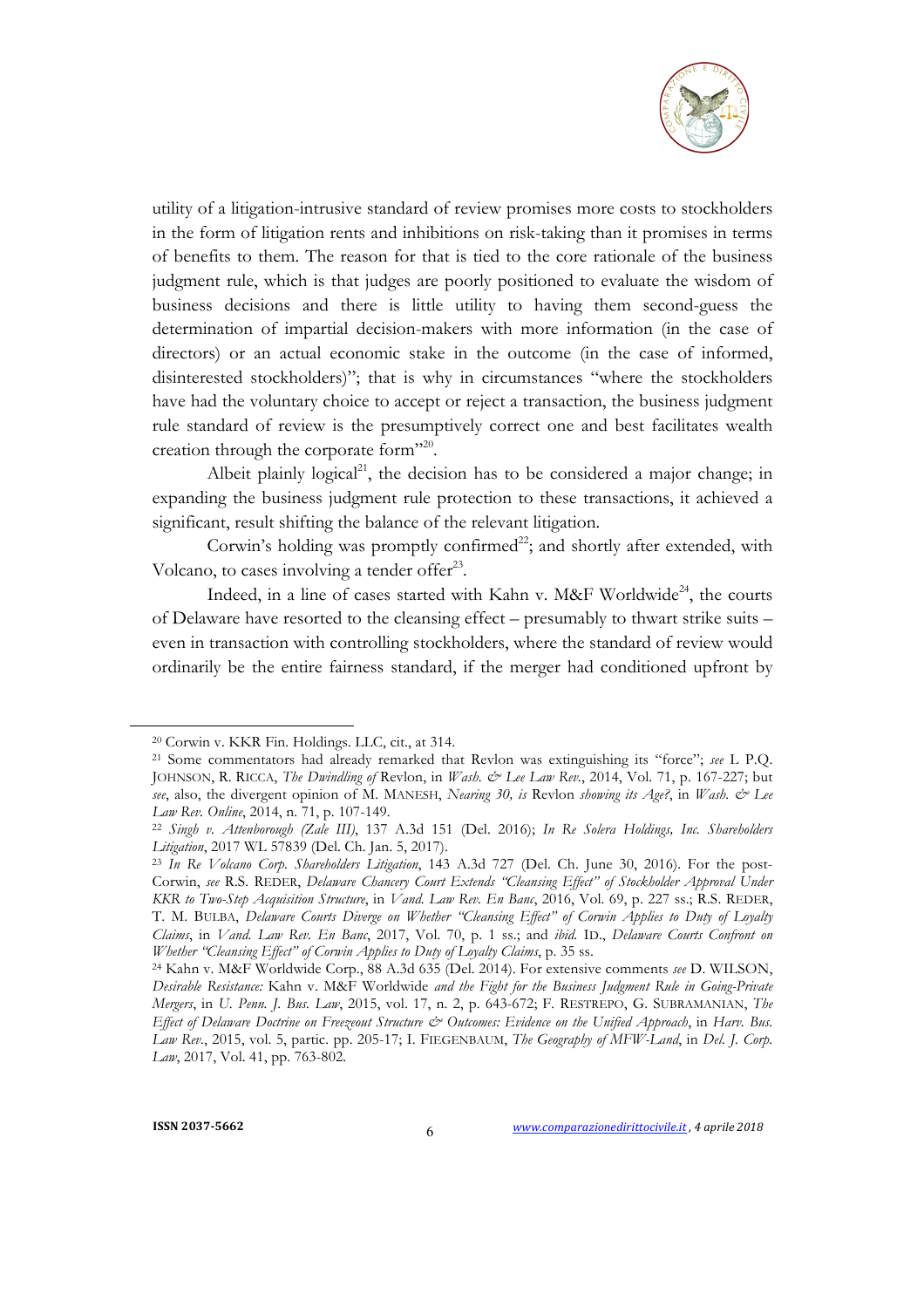

the controlling stockholder on approval by both a properly empowered, independent committee and an informed, uncoerced majority-of-the-minority vote<sup>25</sup>.

Although in *In re M&F Worldwide*<sup>26</sup>, the Chancery Court referred to it as a "novel question of law" – namely what standard of review should apply to a going private merger conditioned – the decision was long awaited; and predictable to some extent.

Two hints were suggesting such conclusion, a line originated by *Siliconix*<sup>27</sup> and some indications contained in *Cox Communications*<sup>28</sup>: in the former, the Delaware Court of Chancery had already opted for this solution, applying the business judgment rule instead of the entire fairness standard in a freezeout merger carried out through a tender offer<sup>29</sup>; in the latter, Chancellor Strine had anticipated, even if just in the *dicta*, the M&F Worldwide opinion<sup>30</sup>. That is almost to say that, as a "part of a broader, desirable trend of pushback against Lynch"<sup>31</sup>, M&F Worldwide case has merely been the first occasion – in that being the question "novel" – for the court to state a principle already devised and commonly perceived.

After all, if a special independent committee, fully-empowered can fulfil its duty of care in negotiating a fair price and if the merger is upfront conditioned to

<sup>25</sup> In more detail: the Court adopted a six-part test (now known as *MFW* test), under which the business judgment rule will apply to a court's review of controller buyouts if (1) the controller conditions the transaction on approval of a special committee and a majority-of-the-minority shareholders; (2) the special committee is independent; (3) is empowered to select its own advisors and to say no definitively to the deal; and (4) meets its duty of care in negotiating a fair price; and the minority shareholders are (5) informed; and (6) uncoerced. *See amplius* P. MATERA, F.M. SBARBARO, *op. cit.*, 2017, pp. 23-32.

<sup>26</sup> In re M&F Worldwide Corp. Shareholders Litigation, 67 A.3d 496, 508 (Del. Ch. 2013).

<sup>27</sup> *In re Siliconix Inc. Shareholders Litigation*, No. CIV. A. 18700, 2001 WL 716787, (Del. Ch. June 19,

<sup>&</sup>lt;sup>28</sup> In re CNX Gas Corp. Shareholders Litigation, 4 A.3d 397 (Del. Ch. 2010). See, also, In re John Q. Hammons<br>Hotels Inc. Shareholder Litigation, No. 758-CC, 2009 WL 3165613 (Del. Ch. Oct. 2, 2009).

<sup>&</sup>lt;sup>29</sup> In a case where the controlling stockholder, at the completion of a successful tender offer, owned more than 90% of stock and as such was able to execute a short-form merger – so ending up in the same position as if he had tendered or if the transaction had been structured as a merger –, it would have been unreasonable to apply a different standard, even if the situation was formally dissimilar. In the words of the court: "it may seem strange that the scrutiny given to tender offer transactions is less than the scrutiny that may be given to [...] a merger transaction": *In re Siliconix Inc. Shareholders Litigation*, cit., at 18-9. See, also, G. SUBRAMANIAN, *Post-Siliconix Freeze-Outs: Theory and Evidence*, J. Leg.. Stud., 2007, Vol. 36, pp. 1-19.

<sup>30</sup> *In re Cox Communications, Inc. Shareholders Litigation*, cit., 606. Also predicted in M. SIEGEL, *The Illusion of Enhanced Review of Board Actions*, in *U. Penn. J. Bus. Law*, 2013, vol. 15, n. 3, p. 600.<br><sup>31</sup> D. WILSON, *op. cit.*, p. 643, referring to Kahn v. Lynch Communications Systems, Inc., 638 A.2d

<sup>1110 (</sup>Del. 1994).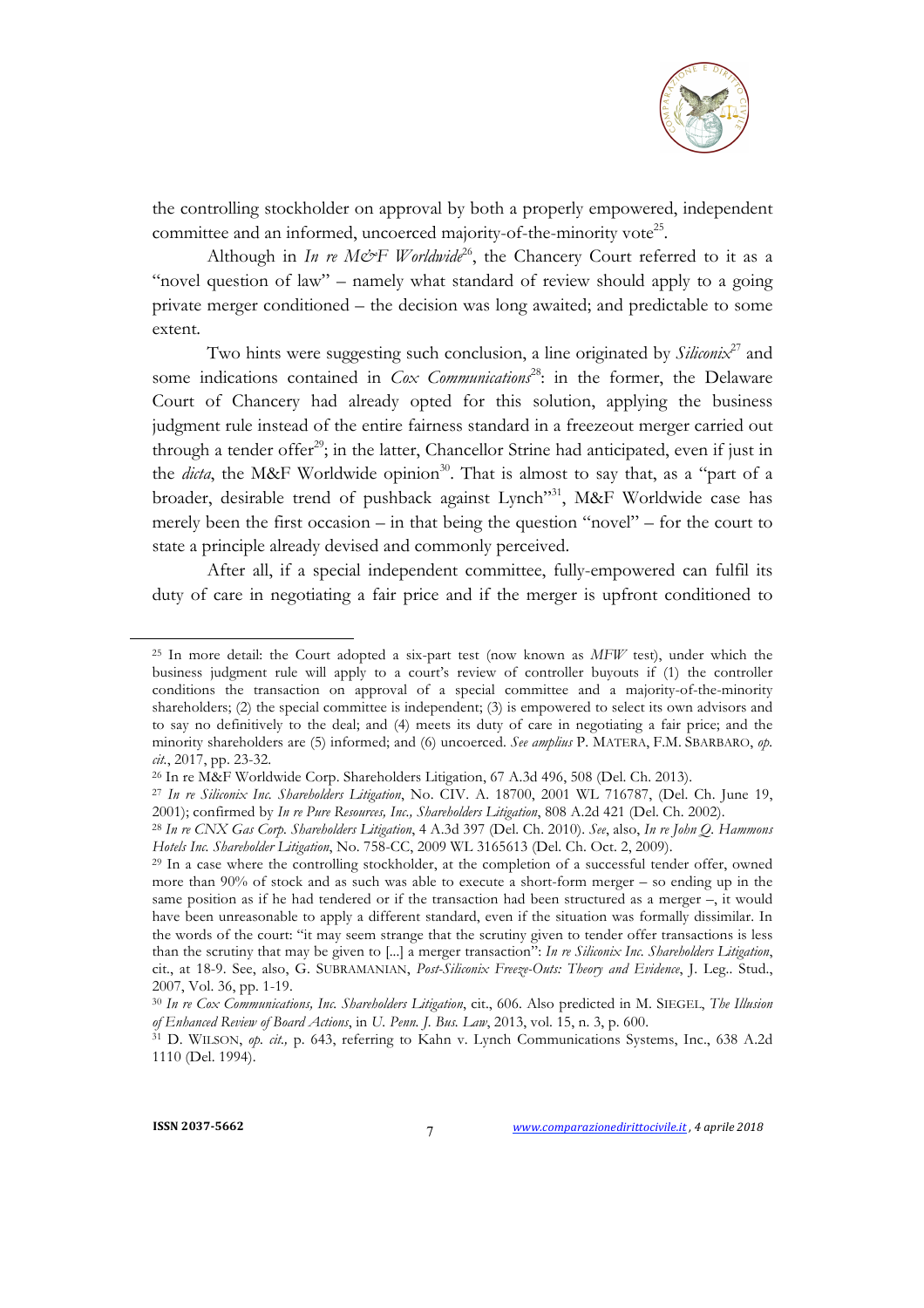

such approval, the transaction will be executed in the same situation as if there were no controlling stockholder; so that the potentially dangerous influence (i.e. the conflict of interest) requiring a stricter standard of judicial scrutiny is neutralised and the reasons for the application of the entire fairness standard disappears.

But again, the change is clearly of some importance and confirms the trend to adopt specific strategies to reduce merger litigation – and especially lawsuits whose goals are ostensibly far from creating value for shareholders by redressing a wrongdoing.

The net effect of these cases should have been to limit substantially the availability of a post-closing suit for damages, preserving the chance to proceed with the suit just for those claims that address a transaction where the involved company failed to disclose the alleged improprieties prior to shareholder approval<sup>32</sup>.

So the question becomes if such a solution has been effective and the end achieved; or if the described revisions have only made challenging a merger less desirable in Delaware – but not elsewhere. Particularly, as said, the switch to the more deferential business judgment rule in these cases could contribute to revitalise – perhaps resuscitate – a jurisdictional competition, by way of bringing the same lawsuit in another jurisdiction, federal or state.

**4.** In the depicted scenario, another response has to be examined briefly; a mechanism that, albeit lived for a rather short time, it is significant for the dynamics illustrated: the fee-shifting bylaws.

It is evident that any provision shifting the liability for the corporation's attorneys' fees on unsuccessful plaintiffs, by altering the basic scheme of American litigation and of the so-called American rule, is maybe one of the strongest, ever conceivable, disincentive to bring a corporate lawsuit. Moreover, it does not rely on a judicial intervention<sup>33</sup>.

Thus, quite surprisingly to some extent, in *ATP Tour* the Delaware Supreme Court upheld the validity of fee-shifting bylaws and article, upholding that stockholder plaintiffs could be required to reimburse other stockholders or the

<sup>32</sup> M.D. CAIN, J.E. FISCH, S.D. SOLOMON, S.T. RANDALL, *op. cit.*, p. 1. *In Re Volcano Corp. Shareholders Litigation*, cit., 730.

<sup>33</sup> Cf. W.B. CHANDLER, A.A. RICKEY, *op. cit.*, p. 157.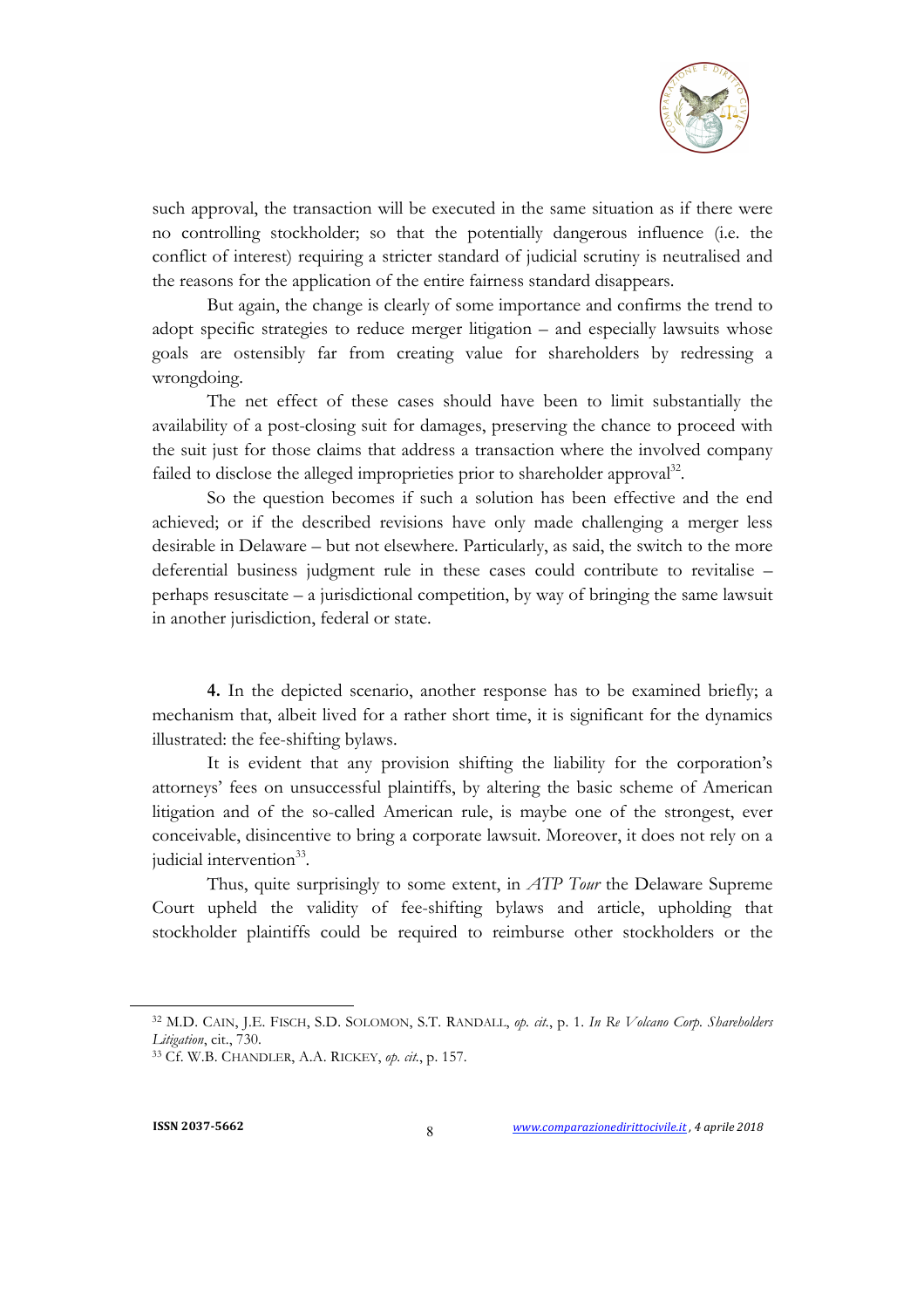

company for the costs of an unsuccessful lawsuit<sup>34</sup>. Actually, the case involved a board-adopted bylaw of a non-stock corporation; but, the grounds of the decision being provisions of Delaware General Corporation Law also applicable to public companies, it has been immediately clear its wider authority<sup>35</sup>.

The principle the reasoning relied upon, in addition to the existing provisions, seems to be "all contractual", and not only based on a contract analogy. It is tied to the contractual model of the company and to theory of implied consent, already recalled by Chief Justice Strine in a case, *Boilermakers*<sup>36</sup>, which can also be deemed as the foundation for forum selection bylaws: shareholders who buy stock in a corporation implicitly consent to be bound by the adopted bylaws; furthermore, shareholders who buy stock in a corporation in which the charter confers the power to amend the bylaws on the board of directors implicitly consent to be bound by board-adopted bylaws<sup>37</sup>.

The judges specifically dealt with the bylaw in question just as dealing with a contract term, considering the provision equivalent to a "contractual exception to the American Rule"<sup>38</sup>.

<sup>38</sup> *ATP Tour, Inc. v. Deutscher Tennis Bund*, cit., at 558.

 $34$  In 2007, members of ATP – a Delaware non-stock membership corporation that, as it is well known, operates the professional men's tennis tour – sued the corporation and six of its directors in federal court, alleging several federal antitrust and Delaware corporate law claims. After the plaintiffs lost at trial, ATP invoked the fee-shifting bylaw enacted by ATP's board of directors in 2006. The district court certified four questions of law to the Delaware Supreme Court, collectively addressing the validity of fee-shifting bylaws both on their face and as applied. Indeed, the Supreme Court did not reach the question of whether the specific bylaw was enforceable, but declared fee-shifting bylaws were not *per se* unenforceable under Delaware law – namely: "Under Delaware law, a fee-shifting by-law is not invalid *per se*"; *ATP Tour, Inc. v. Deutscher Tennis Bund*, cit., at 560. See, also, W.B. CHANDLER, A.A. RICKEY, *op. cit.*, p. 149.

<sup>35</sup> *ATP Tour, Inc. v. Deutscher Tennis Bund*, cit., at 557 n.10, recalling that the provisions of 8 *Del. C.* § 109(b), is applicable to stock a non-stock corporations.

<sup>36</sup> *Boilermakers Local 154 Ret. Fund v. Chevron Corp.*, at 955-56. 37 J.E. FISCH, *Governance by Contract: The Implications for Corporate Bylaws*, (March 8, 2017), cit., pp. 3-4. Cf. V. WINSHIP, *Contracting Around Securities Litigation: Some oughts on the Scope of Litigation Bylaws*, in *SMU Law Rev.*, 2015, Vol. 68, p. 913; Id., *Shareholder Litigation by Contract*, in *Bos. Univ. Law Rev.*, 2016, vol. 96, p. 485 ss.; S. GRIFFITH, *Correcting Corporate Benefit: How to Fix Shareholder Litigation by Shifting the Doctrine on Fees*, in *B.C.L. Rev.*, 2015, Vol. 56, p. 1; L.A. HAMERMESH, *How Long Do We Have to Play the "Great Game"?*, in *Iowa Law Rev. Bull.*, 2015, Vol. 100, p. 31.; J. R. BROWN, JR., *The Future Direction of Delaware Law (Including a Brief Exegesis on Fee Shifting Bylaws)*, in *Den. Univ. Law Rev. Online*, 2015, Vol. 92, p. 51. See, also, L.A. HAMERMESH, *Consent in Corporate Law*, in *Bus. Law.*, 2014, Vol. 70, p. 166, where the A. points out that *ATP*'s fee-shifting bylaw did not create a "loser pays" rule, as it "prescribed a one-sided rule – only the plaintiff has to pay the other side's costs – and it has to pay those costs not just if it loses, but even if it wins many of its claims but fails to get substantially all the relief it sought"; also quoted in S.M. BAINBRIDGE, *Fee-shifting: Delaware Self-inflicted Wound*, cit., p. 856. nt. 56.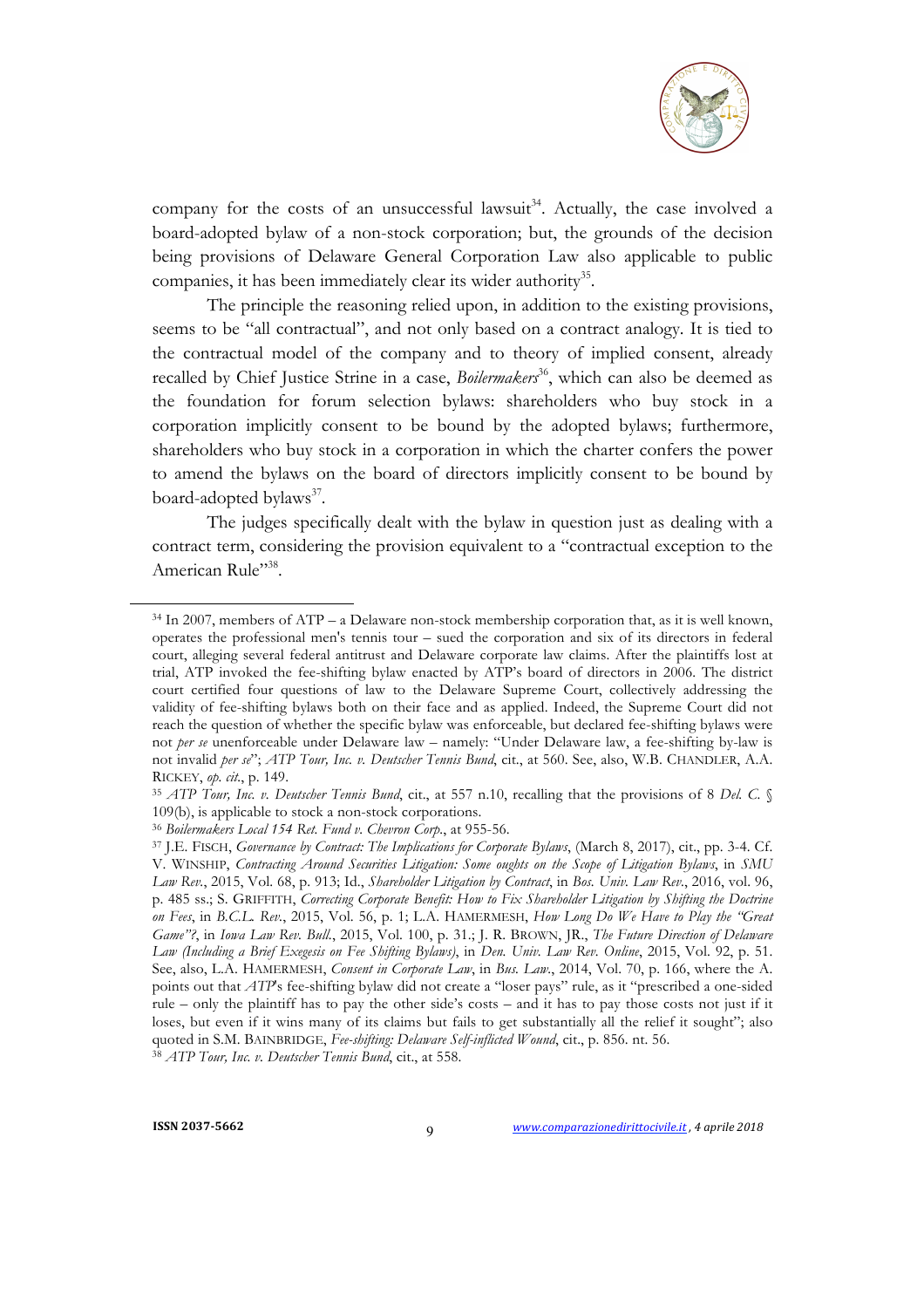

Given the reach of the decision and the circumstance that, following it, several publicly-traded firms enacted fee-shifting mechanisms in their bylaws or articles, it is of no wonder the prompt backlash: severe criticism raised by large part of Delaware's legal community, pointing out fee-shifting bylaws sometimes as a draconian use of corporate power; sometimes, quite imaginatively, as solution throwing the baby out with the bathwater<sup>39</sup>; almost always as a real threat to the whole system of private enforcement.

Under such heavy fire, fee-shifting provisions had little hope to survive.

Quite rapidly came the countermeasure: Delaware General Corporation Law was amended and a prohibition to fee-shifting bylaws or articles passed  $(S.B. 75)^{40}$ .

Indeed, some scholars argued that around this tool "legal community struck a grand bargain with its corporate citizens": first, the enactment of the ban on feeshifting bylaws; second the Delaware State Bar Association's explicit encouragement to the adoption of forum selection bylaws by corporations, as a way "to reduce the incidence of socially wasteful litigation"; and within seven months of the ban on feeshifting provisions, the Delaware Court of Chancery issued the *Trulia* decision, "widely seen as a promising corrective to the problem of excessive corporate litigation, and in particular disclosure-only settlements<sup>"41</sup>.

Of course, the influence between amendments to the Delaware law and the *Trulia* decision cannot be demonstrated. But it is hard to resist the conclusion the change in the court's approach is not just a coincidence or an event occurred in a similar timeline.

Yet, it took less than a year to doubt about the effectiveness of *Trulia* and of forum selection provisions – soon adopted.

A step back, before the conclusion.

<sup>39</sup> M. LEBOVITCH, J. VAN KWAWEGEN, *Of Babies and Bathwater: Deterring Frivolous Stockholder Suits Without Closing the Courthouse Doors to Legitimate Claims*, in *Del. J. Corp. Law*, 2016, Vol. 40, p. 491. But *see* S.M. BAINBRIDGE, *Fee-shifting: Delaware Self-inflicted Wound*, cit., pp. 852-876. *See*, generally, J.C. COFFEE, JR., *Fee-Shifting and the SEC: Does It Still Believe in Private Enforcement?*, in *CLS Blue Sky Blog* (Oct. 14. 2014), archived at https://perma.cc/QD6P-N9TX.

<sup>40</sup> Senate Bill 75 – 2015 Leg., 148th Gen. Assemb., Reg. Sess. (Del. 2015) – passed by the Delaware Senate on May 12, 2015; approved by the Delaware House on June 11, 2015; and signed by Governor Markell on June 24, 2015. The bill became effective on August 1, 2015. 41 W.B. CHANDLER, A.A. RICKEY, *op. cit.*, p. 149-50.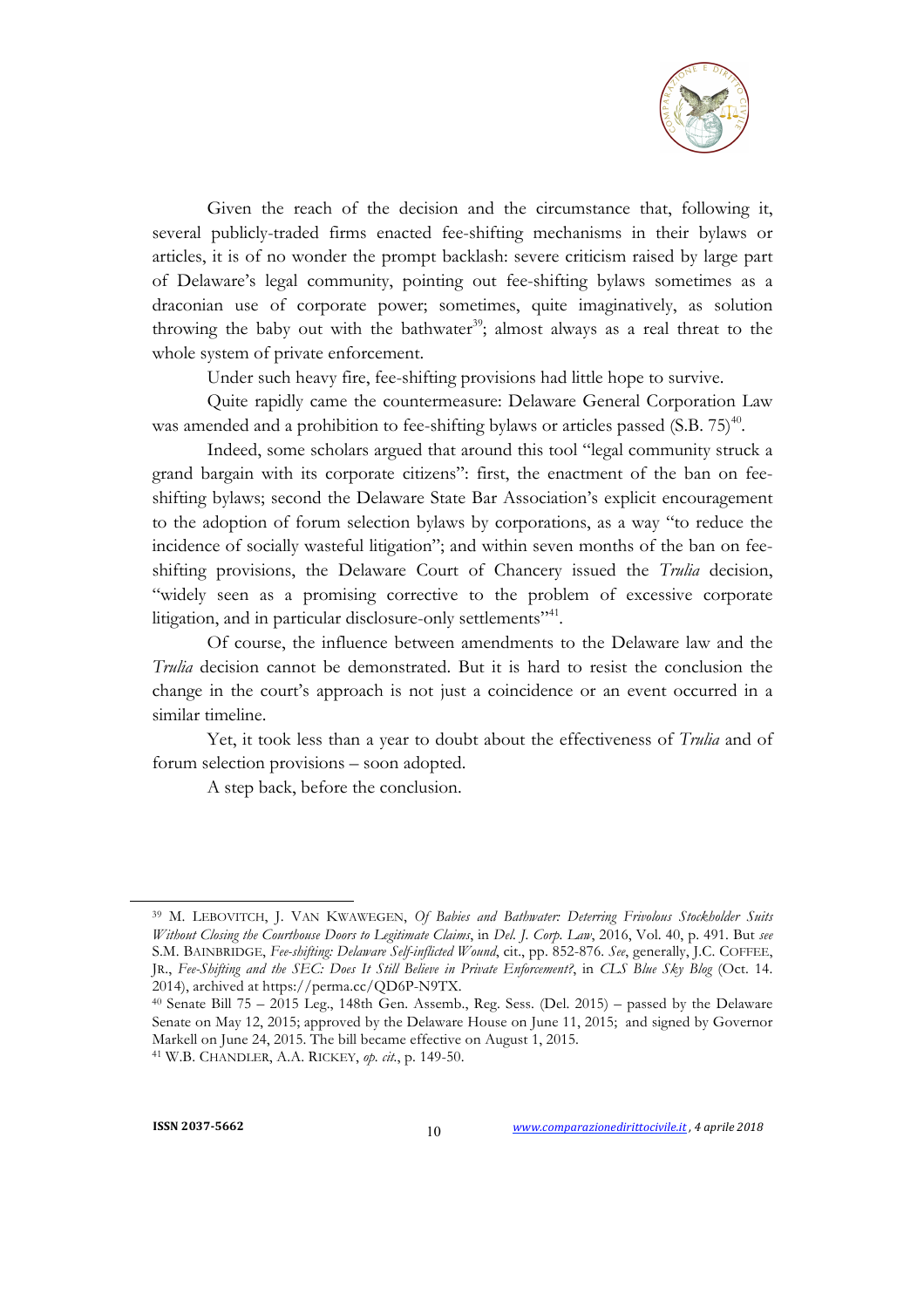

**5.** The idea behind the *Trulia* decision is fairly simple; and to some extent it can unquestionably be agreed with.

If a large portion of corporate litigation serves no useful purpose for the company and creates no value for the shareholders, but it is only intended to "generate fees for certain lawyers who are regular players in the enterprise of routinely filing hastily drafted complaints on behalf of stockholders on the heels of the public announcement of a deal and settling quickly on terms that yield no monetary compensation to the stockholders they represent"<sup>42</sup>, then, safeguarded the fee mechanisms, the other way to halt the frivolous suits is striking such "peppercorn settlements".

Although the court's criticism of this kind of settlements has been intensifying for some time and although some hints of *Trulia*'s coming can be tracked in *Acevedo v. Aeroflex*<sup>43</sup> and *in Riverbed Technology*<sup>44</sup>, so far this decision represents both the brightest illustration of the perverse mechanism generated by the previous system and the most definitive statement of court's firm intention to carefully scrutinize and refuse the validation each time the settlement consideration of class actions does not include any monetary recovery for the class.

Regarding the former (the depiction of the pattern), the Court recalled that "in such lawsuits, plaintiffs' leverage is the threat of an injunction to prevent a transaction from closing". Such threat cannot be underestimated as it is a strong incentive for defendants to settle quickly "in order to mitigate the considerable expense of litigation and the distraction it entails, to achieve closing certainty, and to obtain broad releases as a form of «deal insurance»". Indeed, as the Court noted, these motivations are so potent that "many defendants self-expedite the litigation by volunteering to produce «core documents» to plaintiffs' counsel, obviating the need for plaintiffs to seek the Court's permission to expedite the proceedings in aid of a preliminary injunction application and thereby avoiding the only gating mechanism (albeit one friendly to plaintiffs) the Court has to screen out frivolous cases and to ensure that its limited resources are used wisely". And so, "once the litigation is on an expedited track and the prospect of an injunction hearing looms, the most common currency used to procure a settlement is the issuance of supplemental disclosures to the target's stockholders before they are asked to vote on the proposed transaction"<sup>45</sup>.

<sup>42</sup> *In re Trulia, Inc. Stockholder Litigation*, cit., at 904.

<sup>43</sup> *See* Transcript, *Acevedo v. Aeroflex Hldg. Corp.*, C.A. No. 7930-VCL (Del. Ch. July 8, 2015).

<sup>44</sup> *In re Riverbed Technology, Inc. Stockholders Litigation,* 015 WL 5458041 (Del. Ch. Sept. 17, 2015). 45 *In re Trulia, Inc. Stockholder Litigation*, cit., at 895-6.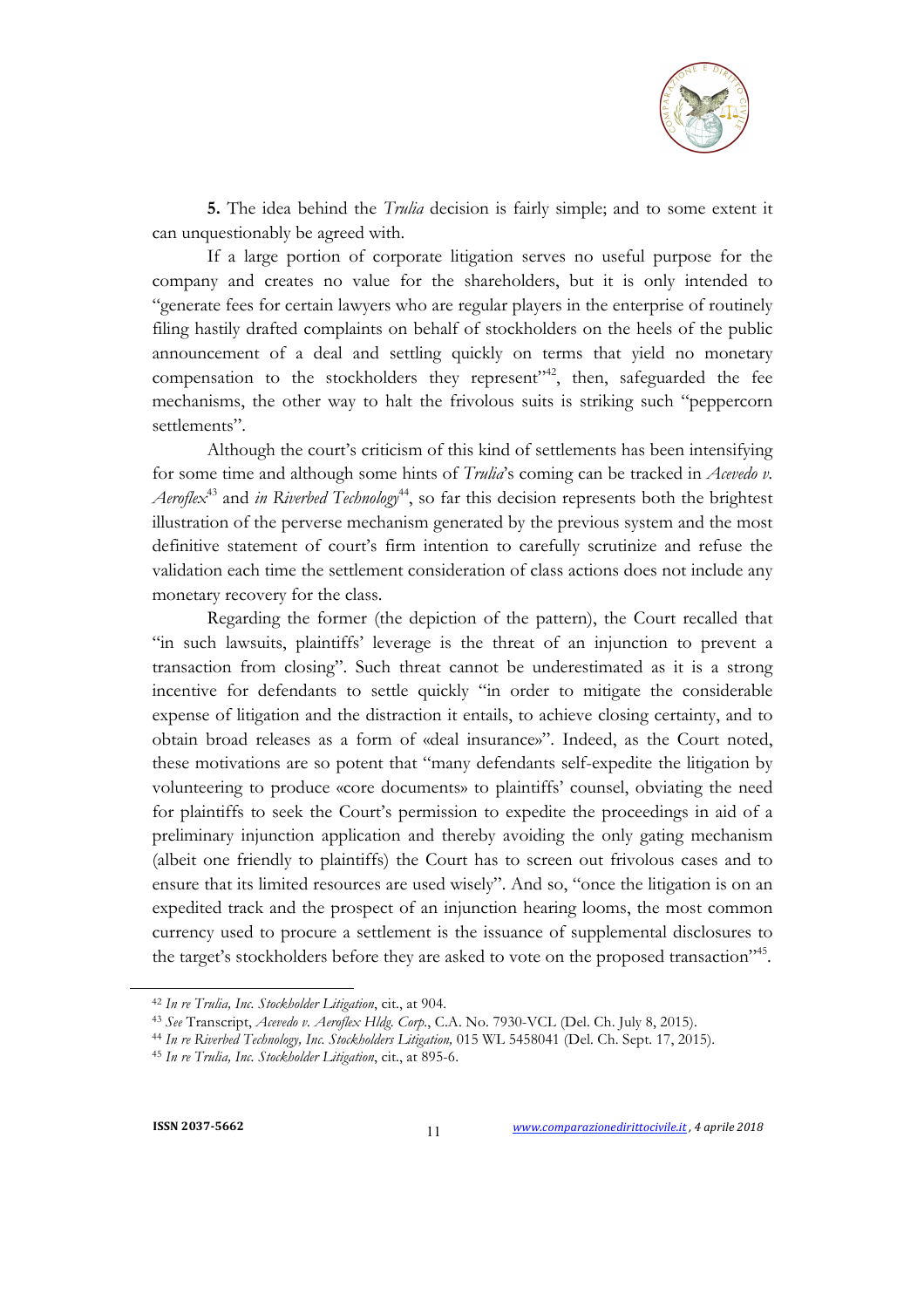

The additional disclosure provided should in theory allow shareholders to exercise their rights in a better-informed manner. Yet, the practice of courts to approve disclosure-only settlements, even when the supplemental information is not material and of minor value to stockholders, provides "a particularly easy «give» for defendants to make in exchange for a release"<sup>46</sup>.

Once the parties have agreed on the terms of settlement to submit to the court, the context of the suit changes radically and its character becomes nonadversarial, as both parties have a common interest in extracting the validation by the court and have no interest in filing a motion to provide judges with information. Bearing in mind that typically, in an expedited deal litigation, the discovery record is sparse, it is easy to understand why courts, although used to evaluate the proposed settlement of stockholder class and derivative actions without the benefit of hearing opposing viewpoints, have a hard time in the scrutiny of disclosure-only settlements $47$ .

The result is just the peppercorn and fee settlements and, as a consequence, the potential for abuse of corporate litigation basic mechanism.

<sup>46</sup> *Ibid*., also quoting *In re Riverbed Technology, Inc. Stockholders Litigation,* cit., at 4-5. To the reported representation, the Court added: "The next step, after notice has been provided to the stockholders, is a hearing in which the Court must evaluate the fairness of the proposed settlement. Significantly, in advance of such hearings, the Court receives briefs and affidavits from plaintiffs extolling the value of the supplemental disclosures and advocating for approval of the proposed settlement, but rarely receives any submissions expressing an opposing viewpoint. Although the Court commonly evaluates the proposed settlement of stockholder class and derivative actions without the benefit of hearing opposing viewpoints, disclosure settlements present some unique challenges. It is one thing for the Court to judge the fairness of a settlement, even in a non-adversarial context, when there has been significant discovery or meaningful motion practice to inform the Court's evaluation. It is quite another to do so when little or no motion practice has occurred and the discovery record is sparse, as is typically the case in an expedited deal litigation leading to an equally expedited resolution based on supplemental disclosures before the transaction closes". *See*, generally, J.E. FISCH, S.J. GRIFFITH, S.D. SOLOMON, *Confronting the Peppercorn Settlement in Merger Litigation: An Empirical Analysis and a Proposal for Reform*, in *Tex. Law Rev.*, 2015, Vol. 93, p. 557; and *ibid*. J.T. LASTER, *A Milder Prescription for the Peppercorn Settlement Problem in Merger Litigation*, p. 129. S.J. GRIFFITH, *Private Ordering Post-Trulia: Why No Pay Provisions Can Fix the Deal Tax and Forum Selection Provisions Can't*, in *The Corporate Contract in Changing Times: Is the Law Keeping Up?*, S.D. SOLOMON, R.S. THOMAS (Eds.), Chicago, 2017, p. 81; H. JIANG, *Enforcing the Bargain v. Materiality Requirement. The Future of Disclosure-only Settlements Post-Trulia*, in *Pace Law Rev*., 2017, pp. 1-30. 47 *In re Trulia, Inc. Stockholder Litigation*, cit., at 896-7. In this case, no motions were decided – not even a

motion to expedite. And as the Court remarked "discovery was limited to the production of less than 3,000 pages of documents and the taking of three depositions, two of which were taken before the parties agreed in principle to settle and one of which was a «confirmatory» deposition taken thereafter".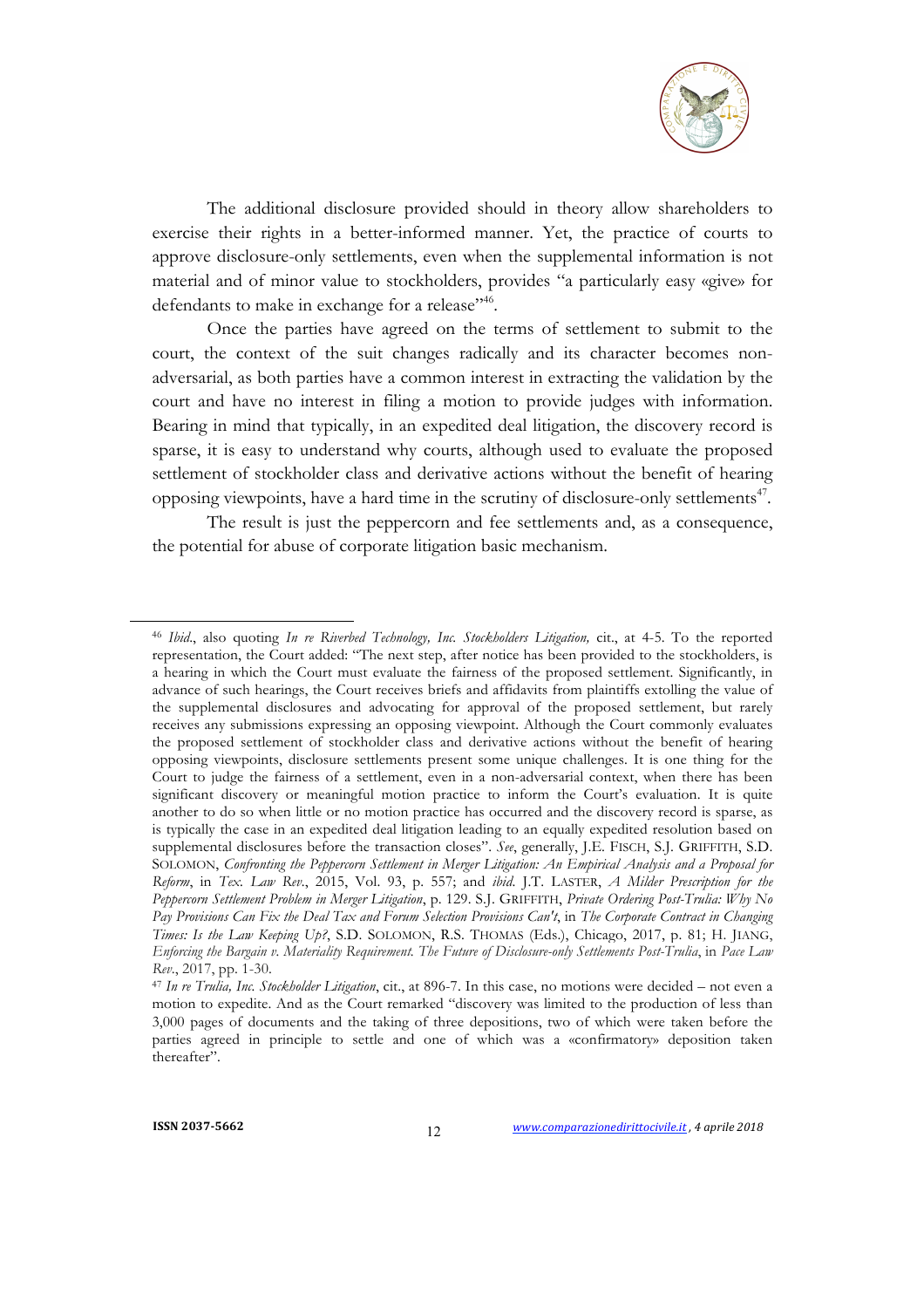

Consistently, "the judicial pushback"48 culminating in January 2016 with *Trulia* is essentially logical. And the *Trulia*'s reasoning cannot be criticised in itself; so cannot its statement according to which courts, in validating merger litigation settlements, should reject those failing to achieve substantial benefits for shareholders – i.e. because providing only additional non-material disclosures, a broad release and a fee award to plaintiffs' attorney<sup>49</sup>: that is no meaningful benefits for shareholders then no settlement approval by the court.

Still, the actual effect in terms of reducing corporate litigation is questionable, as the data recorded proves a decline of litigation only before Delaware courts and, correspondingly, an increase of lawsuits brought outside of Delaware, either in other state jurisdiction, either in federal court – and in 2017 the trend accelerated<sup>50</sup>.

To be honest, in *Trulia* the Chancery Court anticipated that the new "enhanced judicial scrutiny of disclosure settlements could [have led] plaintiffs to sue fiduciaries of Delaware corporations in other jurisdictions in the hope of finding a forum more hospitable to signing off on settlements of no genuine value"; but also indicated a resort, by adding that it was "within the power of a Delaware corporation to enact a forum selection bylaw to address this concern"<sup>51</sup>. A resort punctually adopted by Delaware's legislature, as said<sup>52</sup>.

The point is that, as a matter of fact, the forum selection bylaws – widely implemented by Delaware's corporations after the mentioned codification of a rule explicitly permitting them – fell short of the expectation, as perhaps equally predictable.

**6.** Given the specialisation of corporate plaintiffs' attorneys and the entrepreneurial essence embedded in the role of bounty hunter they play, an adaptive response was highly foreseeable – and took only a few months to be developed.

<sup>48</sup> As defined by M.D. CAIN, J.E. FISCH, S.D. SOLOMON, S.T. RANDALL, *op. cit.*, p. 3.

<sup>49</sup> In the case, the Court refused to approve a settlement whose proposed terms provided insignificant additional information to stockholders, a significant amount (of \$375,000) in fees and a release for the corporate defendant that might have prevented class members from later filing commendable and grounded lawsuits.

<sup>50</sup> *See* M.D. CAIN, J.E. FISCH, S.D. SOLOMON, S.T. RANDALL, *op. cit.*, p. 6, where figures and references.

<sup>51</sup> *In re Trulia, Inc. Stockholder Litigation*, cit., at 899.

<sup>52</sup> DEL CODE ANN. tit. 8, §§ 102(b)(4), 109(b) cit.; see *sub* nt. 15.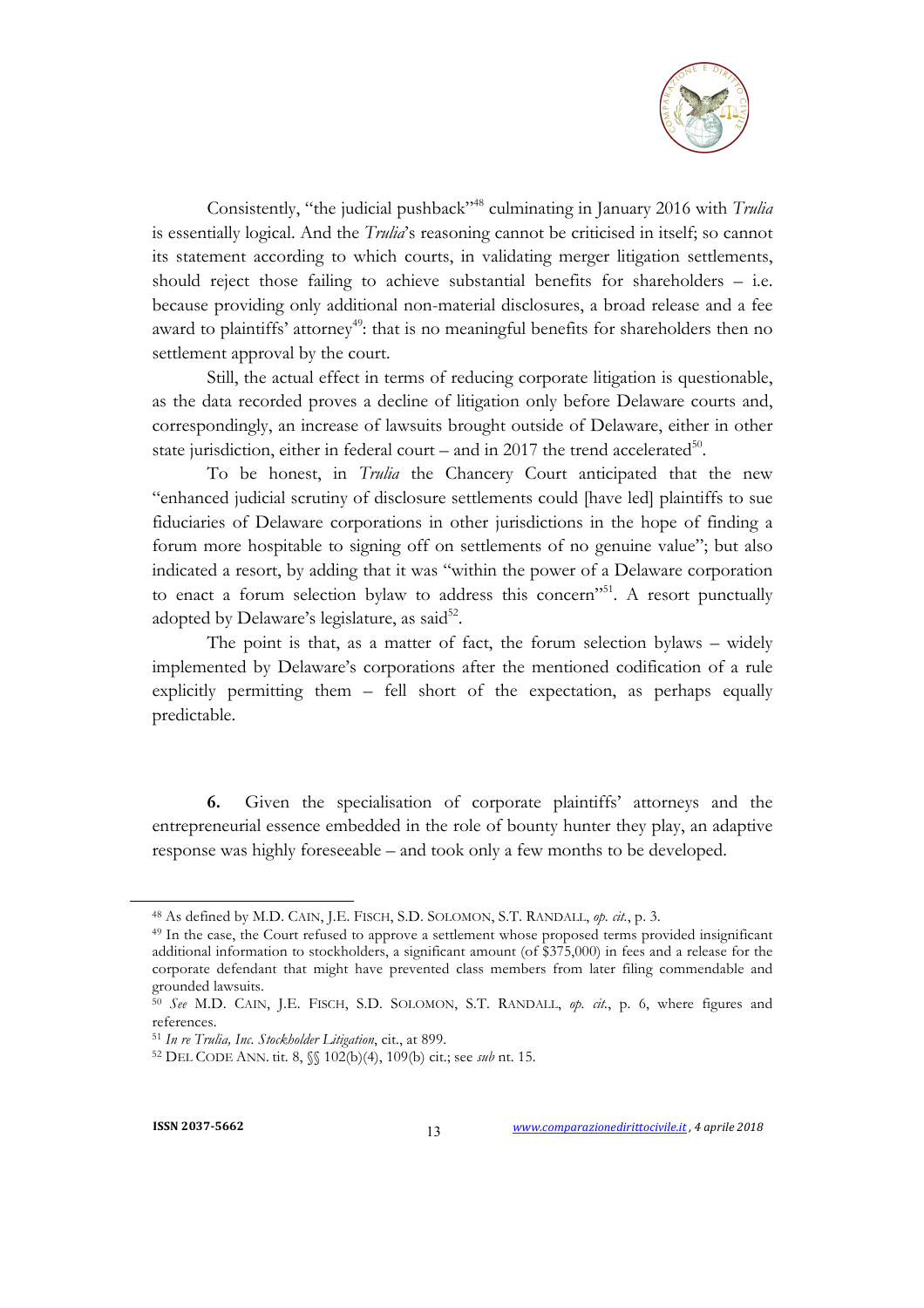

In other words, the disincentive originated by disclosure-only settlementaverse courts' policy following *Trulia* has revealed to be a motivation stronger than the obstacle created by forum selection bylaws. Indeed, legal tools to get around it were already available and, somehow, the tactics devised can appear even banal. But just like in a puzzle, changed a few pieces, the whole image can be surprisingly different.

Needless to say that, on the companies' side, managers have immediately adapted by structuring the transaction in a guise to get the guarantee of a more deferential standard of judicial review; but the plan can succeed to the extent the lawsuit is filed before a court applying *Corwin*, *Volcano* or *M&F Worldwide*.

Records report as, after a temporary decrease in the volume of litigation – probably just the time for the backlash –, the numbers of mergers challenged in a lawsuit have increased again, this time before federal and other state courts. That is to say that, in less than a year, forum selection bylaws proved to have basically failed their mission to prevent plaintiff's counsel from filing a suit away from Delaware – presumably in the effort to escape the application of the new Delaware standards<sup>53</sup>.

Regarding federal jurisdiction, forum selection bylaws cannot refrain corporate plaintiffs to pursue a lawsuit in a federal court, e.g. for disclosure violations under Rule 14a-9 (Securities Exchange Act of 1934)<sup>54</sup>. And that is exactly what occurred.

Ironically, the combination cleansing effect/*Trulia*/forum selection bylaws might be able to revitalise the languishing federal jurisdiction on the matter<sup>55</sup>.

Therefore, there are other viable "options" for claimants in other states' courts; one relies upon the potential for a collusion between plaintiffs' attorneys and the defendant corporation: even whereas the company has adopted a forum selection bylaw, the board of directors may opt to waive the application of that provision<sup>56</sup> and

<sup>53</sup> Of the deals completed in 2016, only 32% were challenged in a Delaware's court, while 65% were challenged in other states and 37% in federal court – the percentages do not sum to 100% because of multiple cases in multiple forums. M.D. CAIN, J.E. FISCH, S.D. SOLOMON, S.T. RANDALL, *op. cit.*, p. 6. See, also, data reported in S.M. BAINBRIDGE, *Fee-shifting: Delaware Self-inflicted Wound*, cit., p. 860-867.

<sup>54</sup> As it is well known, this rule applies to omission or misleading statements "in connection with any tender offer or request or invitation for tenders, or any solicitation of security holders in opposition to or in favor of any such offer, request, or invitation".

<sup>55</sup> Undoubtedly, the figures *sub* nt. 52 represent a significant increase in federal court filings. Cf. W.B. CHANDLER, A.A. RICKEY, A. *op. cit.*, pp. 146-7. M.D. CAIN, J.E. FISCH, S.D. SOLOMON, S.T. RANDALL, *op. cit.*, pp. 5-6.

<sup>56</sup> The arbitration clauses require a motion of the defendant to operate.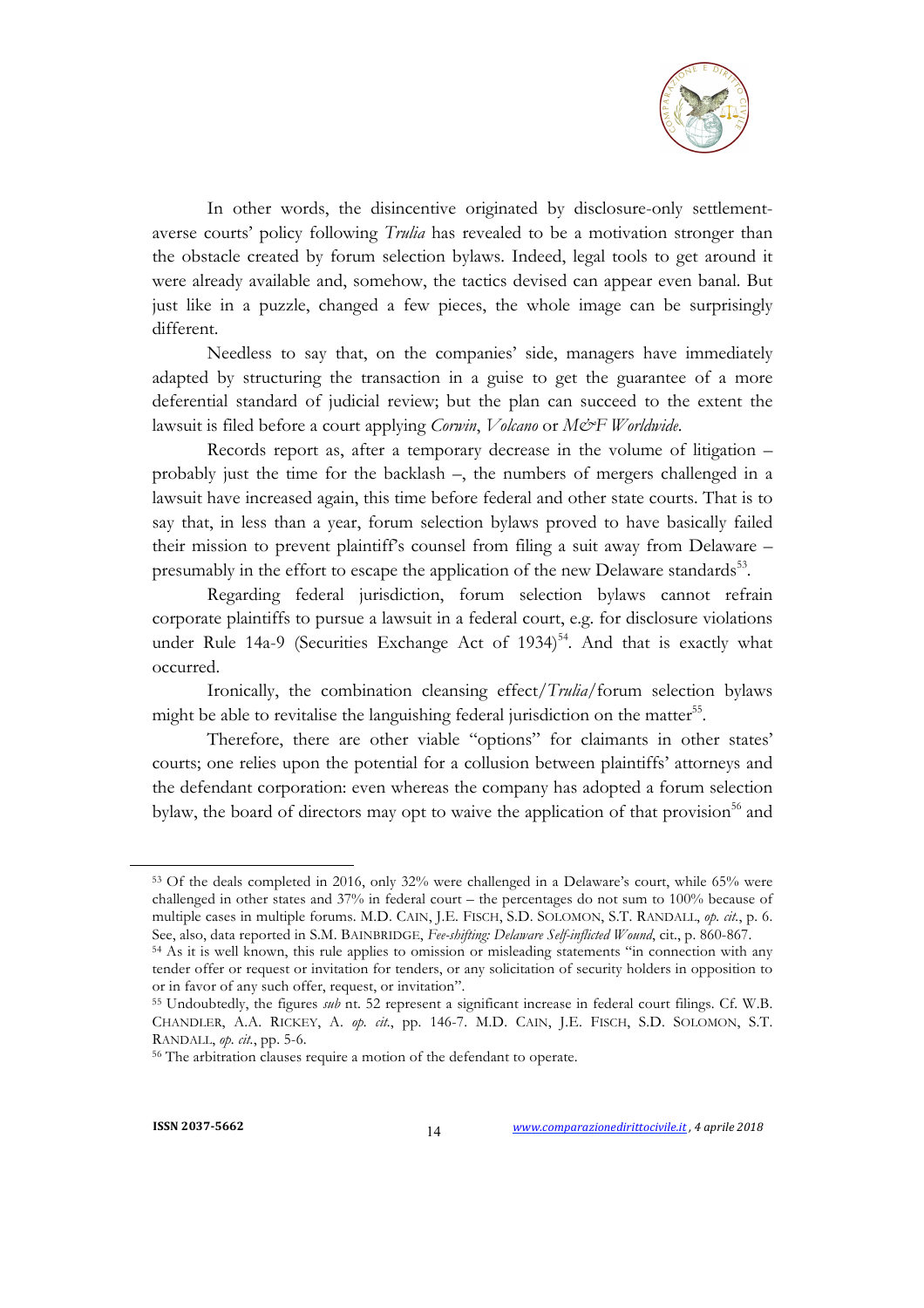

to accept a lawsuit before a non-Delaware forum in order to negotiate a settlement on terms that currently would not have any hope of approval in Delaware under *Trulia*.

Or, again, another strategy could be the allegation that just the filing of the case induced defendants to provide an increased disclosure; that would enable the parties to settle disclosure-only cases on the grounds of "mootness" and the defendants to compensate, on a voluntary basis, plaintiffs' counsel through a "mootness fee."

Of course, like in a game of chess, against these strategies the litigation system plays its countermeasure<sup>57</sup>.

For instance, federal law provides a variety of safeguards against strike suits that might frustrate or at least discourage the use of federal jurisdiction as a substitute<sup>58</sup>; and subsequently, the shift of cases into federal court might work itself out, gradually as federal courts address these cases<sup>59</sup>.

As to Delaware's courts, with *Receptos* decision, they have already started to show their will to reduce in some cases mootness fee $60$ .

But the dynamics of corporate litigation and American federalism are articulated. Actions and reactions follow each other, sometimes in a hectic way. So that even the capability to intervene of Delaware's legislature and courts appears to be limited; and the risk is to keep on chasing plaintiffs' new tactics while the ship continues to sink.

Another example is the upsurge of appraisal litigation in Delaware. Notwithstanding the reforms on such specific type of lawsuits, some recent statistics relates the newly-gained popularity of appraisal litigation with the new authority of *Corwin*, *Volcano* and *Trulia*; in the sense that plaintiffs' attorneys could now be filing, as appraisal cases, those deal challenges they are no longer allowed to bring in the form

<sup>57</sup> In the context, *see* generally J.E. FISH, *The New Governance and the Challenge of Litigation Bylaws*, in *Brook. Law Rev.*, 2016, Vol. 81, n. 4, p. 1637-52.

<sup>58</sup> *See* sub § 7.

<sup>59</sup> M.D. CAIN, J.E. FISCH, S.D. SOLOMON, S.T. RANDALL, *op. cit.*, p. 7 and *amplius* J.E. FISCH, S.J. GRIFFITH, S.D. SOLOMON, *op. cit.*, p. 558-71.

<sup>60</sup> *In re Receptos, Inc. Stockholder Litigation*, No. 11316-CB (Del. Ch. Jul. 21, 2016), the Court reduced mootness fees from \$350,000 to \$100,000; and imparted a real "lesson" – according the wording used by the judges –, that there "is no right to cover one's supposed time and expenses just because you sue on a deal, and plaintiffs should not expect to receive a fee in the neighborhood of \$300,000 for supplemental disclosures in a post-Trulia world unless some of the supplemental information is material under the standards of Delaware law".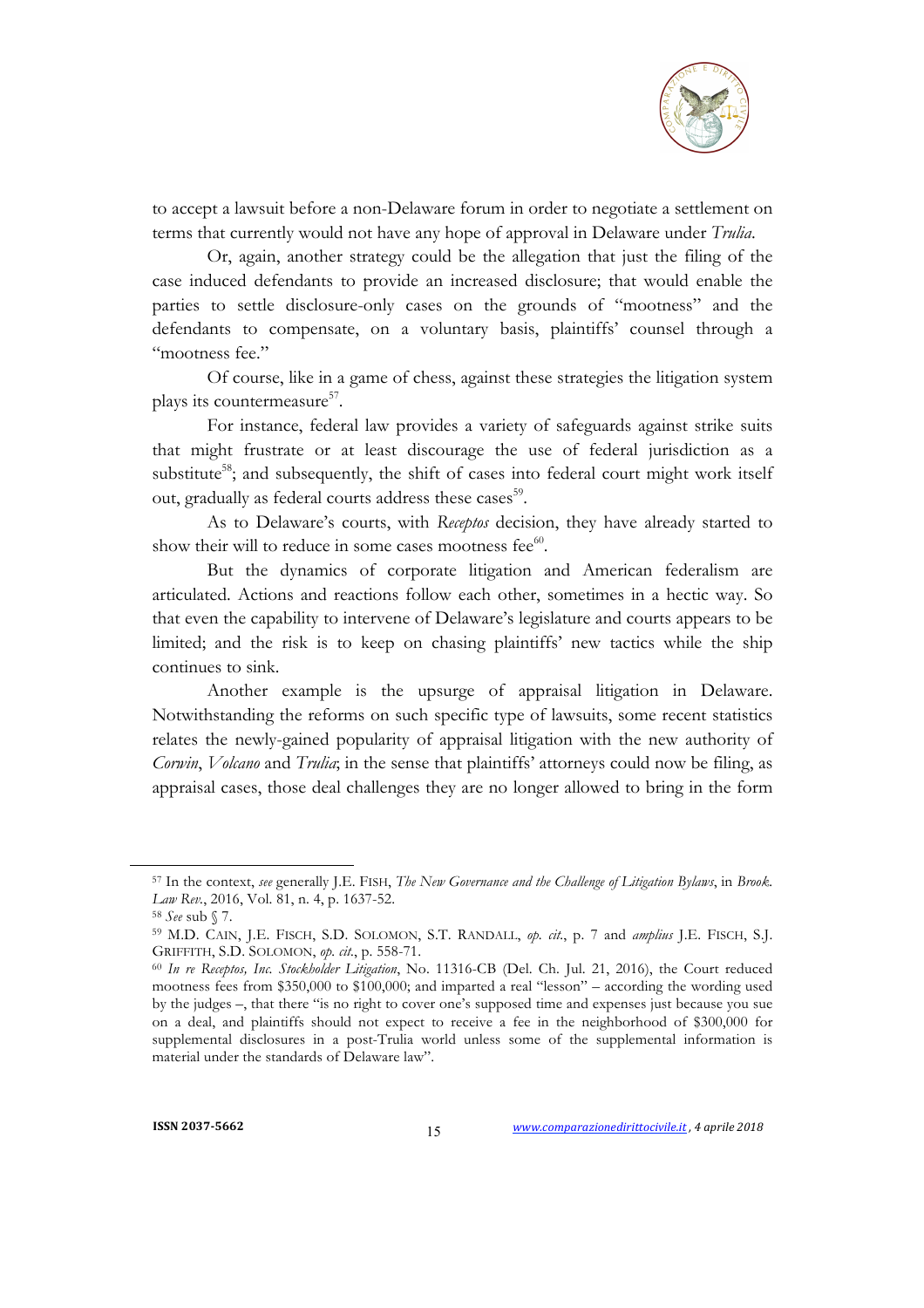

they used to before *Corwin*, *Volcano* and *Trulia* – or, if brought, would be presumably unsuccessful $61$ .

As a consequence of that, Delaware courts started to consider the merger price, determined in a correctly set transaction, as a fair value for purposes of the appraisal proceeding<sup>62</sup>.

The trend is consolidating. Yet, in August 2017, the Delaware Supreme Court – in a much-awaited decision, *DFC Global Corp. v. Muirfield Value Partners*<sup>63</sup> – did not push the reaction to the limit by establishing a broad presumption<sup>64</sup>. The Court, on one side, emphasised the significance of a merger price resulting from a competitive, arm's-length sale process in determining the fair value under Delaware's appraisal statute; on the other, refused to draw a sharp line and to impose a deference to the merger price in such cases (i.e. to cast the pre-determined, general condition to invoke the presumption)  $65$ .

However, the decision is indicative of the evolution. And, in combination with a recent statutory amendment enabling acquirors to pre-pay some or all of the merger consideration to appraisal petitioners in order to limit the accrual of interest on an eventual fair value award in an appraisal proceeding, it should be able to reassure acquirors; that is to provide them with some comfort on Delaware's courts

<sup>61</sup> M.D. CAIN, J.E. FISCH, S.D. SOLOMON, S.T. Randall, *op. cit.*, p. 36.

<sup>62</sup> *See Huff Fund Inc. Inv. Partnership v. Ckx, Inc*., 2013 Del. Ch. LEXIS 262 (Del. Ch. 2013), aff*'d*, 2015 Del. LEXIS 77 (Del., Feb. 12, 2015); *Merion Capital L.P. v. Lender Processing Servs.*, C.A. No. 9320-VCL (Del. Ch. Dec. 16, 2016). *In re Appraisal of PetSmart, Inc*., C.A. No. 10782-VCS (Del. Ch. May 26, 2017) the Court reaffirmed the trend of increasing reliance on the merger price to determine appraised "fair value", every time sales process involved "meaningful competition" and the target company projections available for a discounted cash flow analysis were unreliable. But *In re Appraisal of SWS Group Inc.* (May 30, 2017), the same Court of Chancery, this time relying on a discounted cash flow analysis, determined that the appraised "fair value" of SWS Group, Inc. (the "Company") was below the merger price paid by acquiror Hilltop Holdings, Inc.

<sup>63</sup> *DFC Global Corp. v. Muirfield Value Partners, L.P*., No. 518, 2016 (Del. Aug. 1, 2017).

<sup>64</sup> As predicted by M.D. CAIN, J.E. FISCH, S.D. SOLOMON, S.T. RANDALL, *op. cit.*, p. 37. Indeed, such presumption (that the merger price represents the fair value of the target company's stock), coupled with the 2016 legislative reforms on the matter, would have struck dramatically the use of appraisal litigation for these purposes.

<sup>&</sup>lt;sup>65</sup> The Court noted that it would have been too hard to specify, "on a general basis, the precise precondition" to establish a presumption of that kind; but added: "As our preceding discussion presages, our refusal to craft a statutory presumption in favor of the deal price when certain conditions pertain does not in any way signal our ignorance to the economic reality that the sale value resulting from a robust market check will often be the most reliable evidence of fair value, and that second-guessing the value arrived upon by the collective views of many sophisticated parties with a real stake in the matter is hazardous".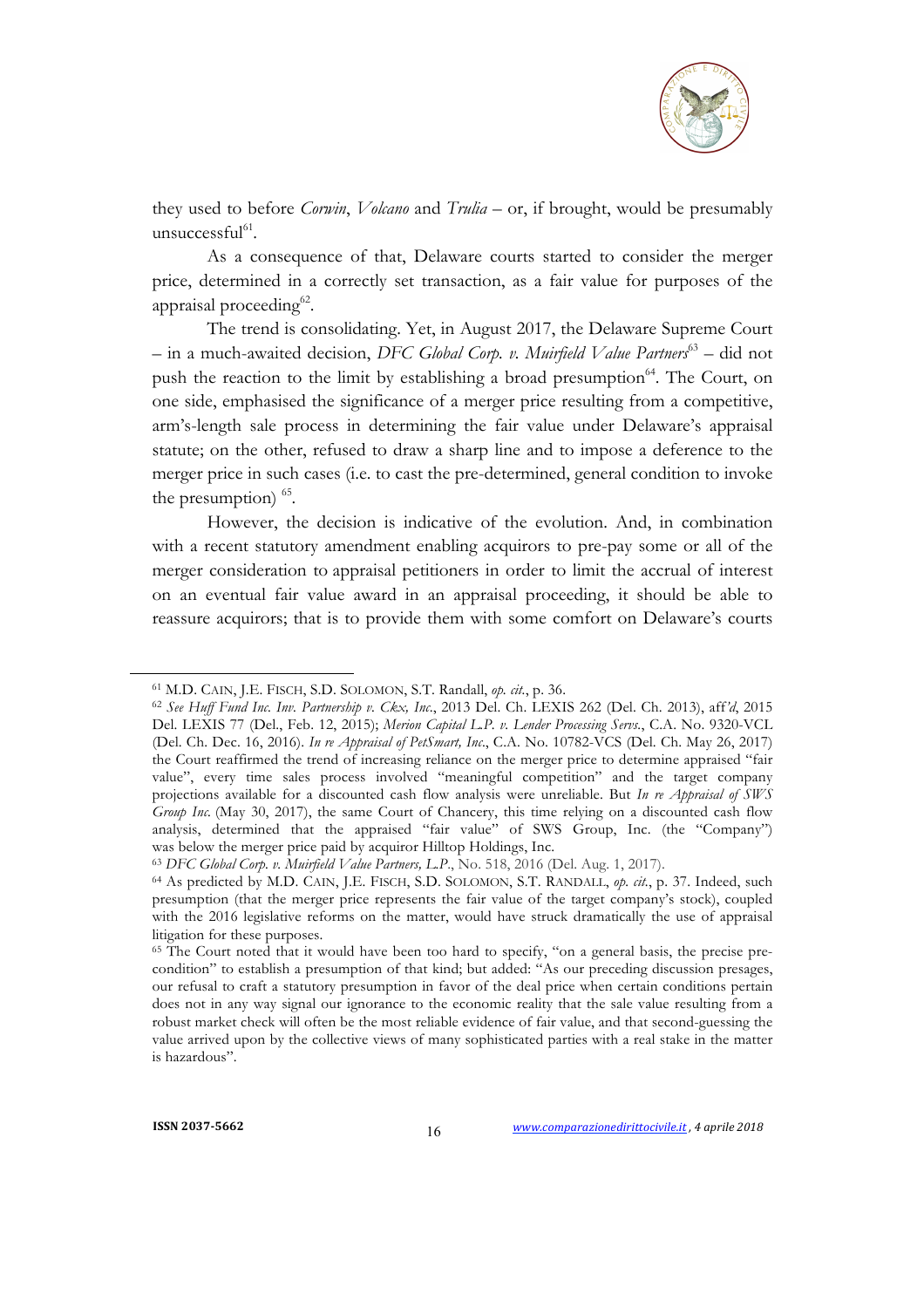

reluctance to second-guess in such context the price resulting from competitive, arm's-length bargain, absent unusual circumstances.

**7.** Outside of The First State – as it is nicknamed –, New York Court of Appeals has rather promptly followed M&F Worldwide authority<sup>66</sup>.

But a bit slower and indeed uncertain appears the progression of *Trulia*'s takeup. It could be the result – maybe just in part – of the non-adversarial process – that *Trulia* set out to correct –, as parties presenting disclosure settlements outside of Delaware have little reason to cite newer Delaware authority<sup>67</sup>.

Recently, the New York courts have examined the matter. To be honest the revision of the rule and the application of a greater scrutiny to this kind of settlements had commenced by these courts almost simultaneously than in Delaware<sup>68</sup>.

The Empire State judges have expressly recalled *Trulia* and, in a comparative analysis with the standard of routinely validation previously applied in New York, have considered no longer sustainable, in this context, the countenance of settlement granting stockholders just a generic "benefit".

Nevertheless, they have not (yet) embraced *Trulia*'s strictness. In a public company M&A litigation, *City Trading Fund v. Nye*, the Court has – twice – declined to approve a disclosure-only settlement, openly described by the judges as a "peppercorn and a fee" one<sup>69</sup>. But in another case, pending the remanding of *City Trading Fund*, the Appellate Division adopted a more lenient approval standard for these settlements than the one followed by Delaware's courts<sup>70</sup>.

<sup>66</sup> *See In re Kenneth Cole Prod., Inc., Shareholder Litigation*, 2016 WL 2350133 (2016), superseding *Alpert* v. *28 Williams St. Corp.,* 63 N.Y.2d 557 (N.Y. 1984). The Court affirmed that "the *MFW* standard properly considers the rights of minority shareholders […] and balances them against the interests of directors and controlling shareholders in avoiding frivolous litigation and protecting independentlymade business decisions from unwarranted judicial interference" (at 12-13). 67 W.B. CHANDLER, A.A. RICKEY, A. *op. cit.*, p. 146.

<sup>68</sup> *Ibid*., p. 151. 69 *City Trading Fund v. Nye*, 2018 WL 792283 (N.Y. Sup. Ct., Feb. 8, 2018), finding the supplemental disclosures "utterly useless to the shareholders". Previously, Justice Kornreich had already denied the approval of the settlement, but that decision had been reversed by the New York Supreme Court, Appellate Division and remanded for a fairness hearing: *City Trading Fund v. Nye*, 144 A.D.3d 595, 21 (N.Y. App. Div. 2016). In the meantime, the Appellate Division had also decided *Gordon v. Verizon Communications, Inc*., 148 A.D.3d 146 (N.Y. App. Div. 2017).

<sup>70</sup> *Gordon v. Verizon Communications, Inc*., cit.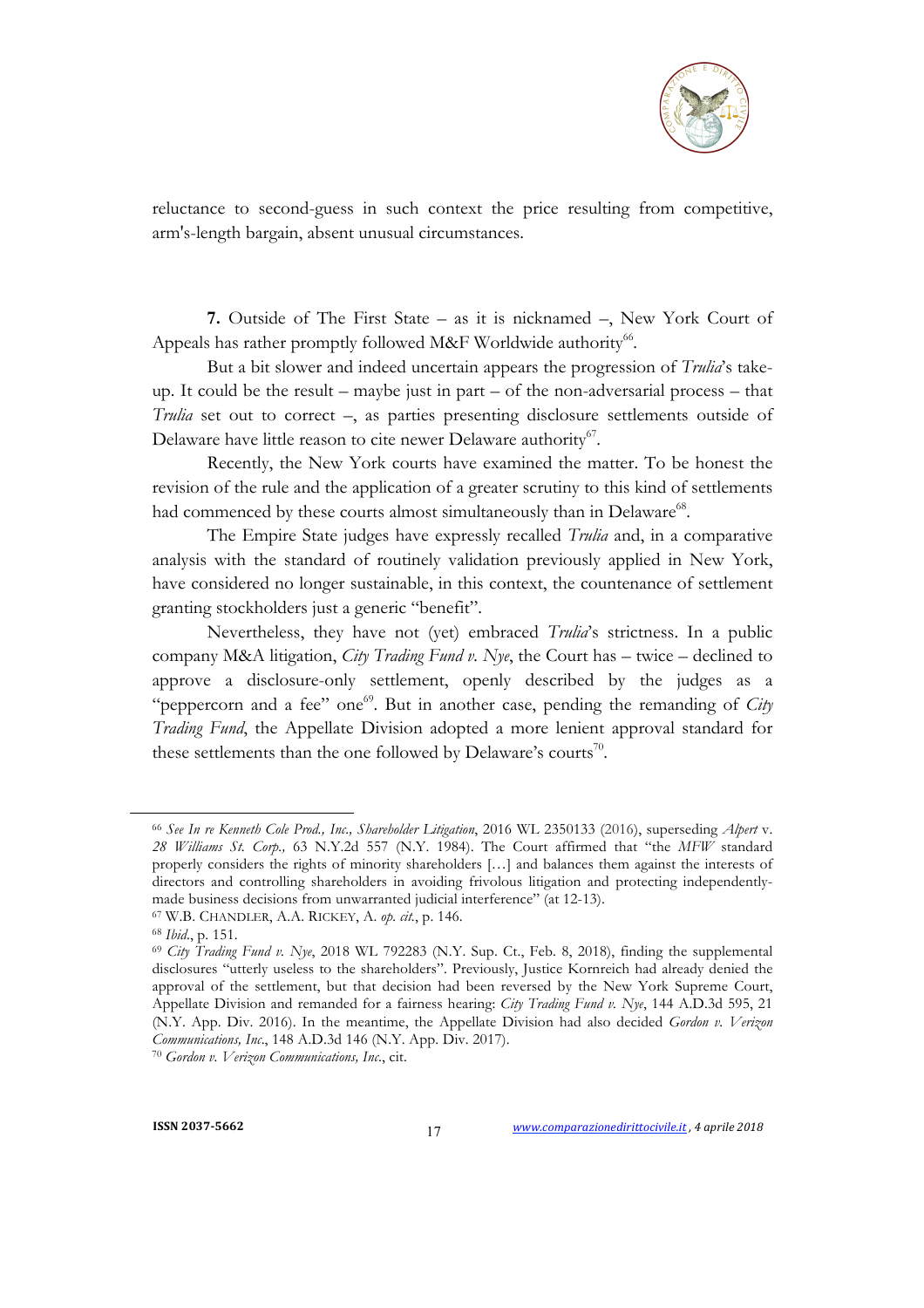

Rather interestingly, a patent distrust for disclosure-only settlements seems to be spreading in federal jurisdiction. In *In Re Walgreen Co. Stockholder Litigation*<sup>71</sup>, the Court, following *Trulia* and with an eminent opinion, refused to validate a disclosureonly settlement. And so it occurred in another by now famous case, some months later: In Re Subway Footlong Sandwich<sup>72</sup>.

Here, the Court affirmed that a class action seeking "only worthless benefits for the class" and yielding only "fees for class counsel" is "no better than a racket" and "should be dismissed out of hand"73.

**8.** Although latest federal cases and even New York cases demonstrate that disclosure-only settlements will no longer be approved simply as a matter of course, the escape from Delaware is far from being warded off.

No doubt that, in the past, courts' predisposition to approve "disclosure settlements of marginal value and to routinely grant broad releases to defendants and six-figure fees to plaintiffs' counsel in the process have caused deal litigation to explode in the United States"<sup>74</sup>. But just halting such inclination it is no guarantee for a rebalancing.

The litigation system, with its opportunities and incentives, combined with the American federalism, makes perhaps the framework so intricate that even the expert Delaware's corporate constituents can have a hard time to manage.

Situation is fluid. The dynamic nature of the merger litigation shows that the pattern is highly adaptive; and the inter-jurisdictional competition reactivated by latest changes in Delaware law is largely still a game to be played.

But according to some, the ban on fee-shifting bylaws is a "self-inflicted wound" that seriously "threatens to undermine Delaware's profitable position as the leading state of incorporation"75. The critics remark that it could trigger a further competition among jurisdiction and induce "more conservative states (think, Texas)"

<sup>71</sup> *In Re Walgreen Co. Stockholder Litigation*, 832 F.3d 718 (7th Cir. 2016).

<sup>72</sup> *In Re Subway Footlong Sandwich Marketing and Sales Practices Litigation*, 869 F.3d 551 (7th Cir. Wis. Aug. 25, 2017), reversing district court decision and remanding the case.

<sup>73</sup> *In Re Walgreen Co. Stockholder Litigation*, cit., at 724, also quoted by *In Re Subway Footlong Sandwich Marketing and Sales Practices Litigation*, cit., at 554.

<sup>74</sup> *In re Trulia, Inc. Stockholder Litigation*, cit., 894.

<sup>75</sup> S.M. BAINBRIDGE, *Fee-shifting: Delaware Self-inflicted Wound*, cit., p. 876.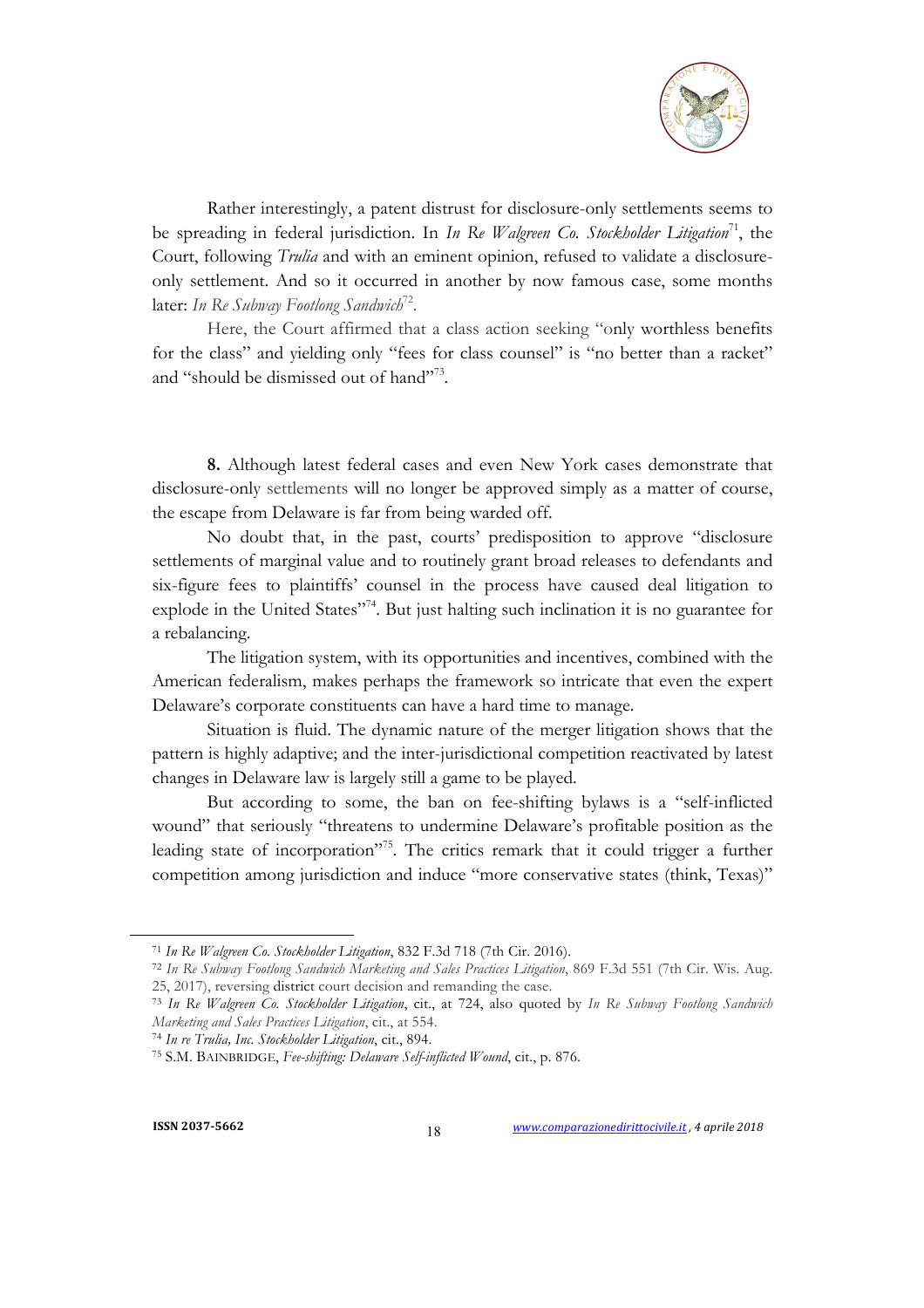

to adopt statutes authorizing fee-shifting bylaws, so "lur[ing] companies to reincorporate there to exploit their tolerance for such provision"<sup>76</sup>.

In this view, S.B. 75 could even cause to Delaware what the Seven Sisters Act did to New Jersey: by significantly altering the cost-benefit calculus of incorporation decisions it might tempt incorporators to establish companies elsewhere<sup>77</sup>.

The reason for such mistake – according to these opinions – is that "the local bar has captured the State's legislative process"<sup>78</sup>. The historic and reasonable relationship between the corporate bar and the state government – that made the fortune of Delaware corporate law – could have been distorted in part, with the mentioned implication, potentially destructive for Delaware's dominance<sup>79</sup>.

Besides, an additional element should also be taken into account: the intensification of federal incursion into corporate matter. Pursuant to Sarbanes-Oxley Act (of 2002) and Dodd-Frank Act (of 2010), state regulation has been definitely displaced in areas such as audit oversight and executive compensation. The increasing federal intervention and the reduction of differentiation between applicable state regulations diminish Delaware's competitive advantage<sup>80</sup>; and it could dramatically change the result of cost evaluation of incorporating in Delaware.

In other words, such factor, if it progresses, might have a non-negligible potential to accelerate the shift initiated by the illustrated disincentives; and all this, without an unquestionably beneficial effect on the level of corporate litigation.

 $\overline{a}$ 

<sup>80</sup> *Ibid*., p. 226.

<sup>76</sup> J.C. COFFEE, JR., *op. cit*., also quoted in S.M. BAINBRIDGE, *Fee-shifting: Delaware Self-inflicted Wound*, cit., p. 870.

<sup>&</sup>lt;sup>77</sup> In 1913, New Jersey adopted the so-called "Seven Sisters Acts," a package of legislation that collectively made that state much less attractive to incorporators. Correspondingly, Delaware swooped in and attracted a flow of New Jersey corporations. *Ibid*., p. 869.

<sup>78</sup> *Ibid*.

<sup>79</sup> C. ELSON, *op. cit*., pp. 231-7. Of utmost interest, the facts there reported regarding a recent Chancery Court decision (*In the TransPerfect Derivative Litigation*, C.A. No. 9700-CB, 2016): "Chancellor Bouchard ordered the dissolution of a privately-held corporation on deadlock grounds. While he applied wellestablished closed-corporation law principles, one of the parties, in an effort to reverse the Chancellor's decision, engaged in a massive statewide public relations campaign to persuade the Legislature to amend the state's corporate statute in the area.24 Petitions, rallies, editorials, radio and newspaper advertisements under the moniker «Citizens For a Pro-Business Delaware» were initiated to short-circuit the traditional corporate law reform process. The effort did not have the support of the Delaware corporate bar and there was significant opposition to the disappointed party's efforts. Nevertheless, should this attempt have been successful and a precedent set for a private litigant expending funds to co-opt the bar's traditional rule in the development of the state's corporate law, Delaware' dethronement would be rapidly advanced".